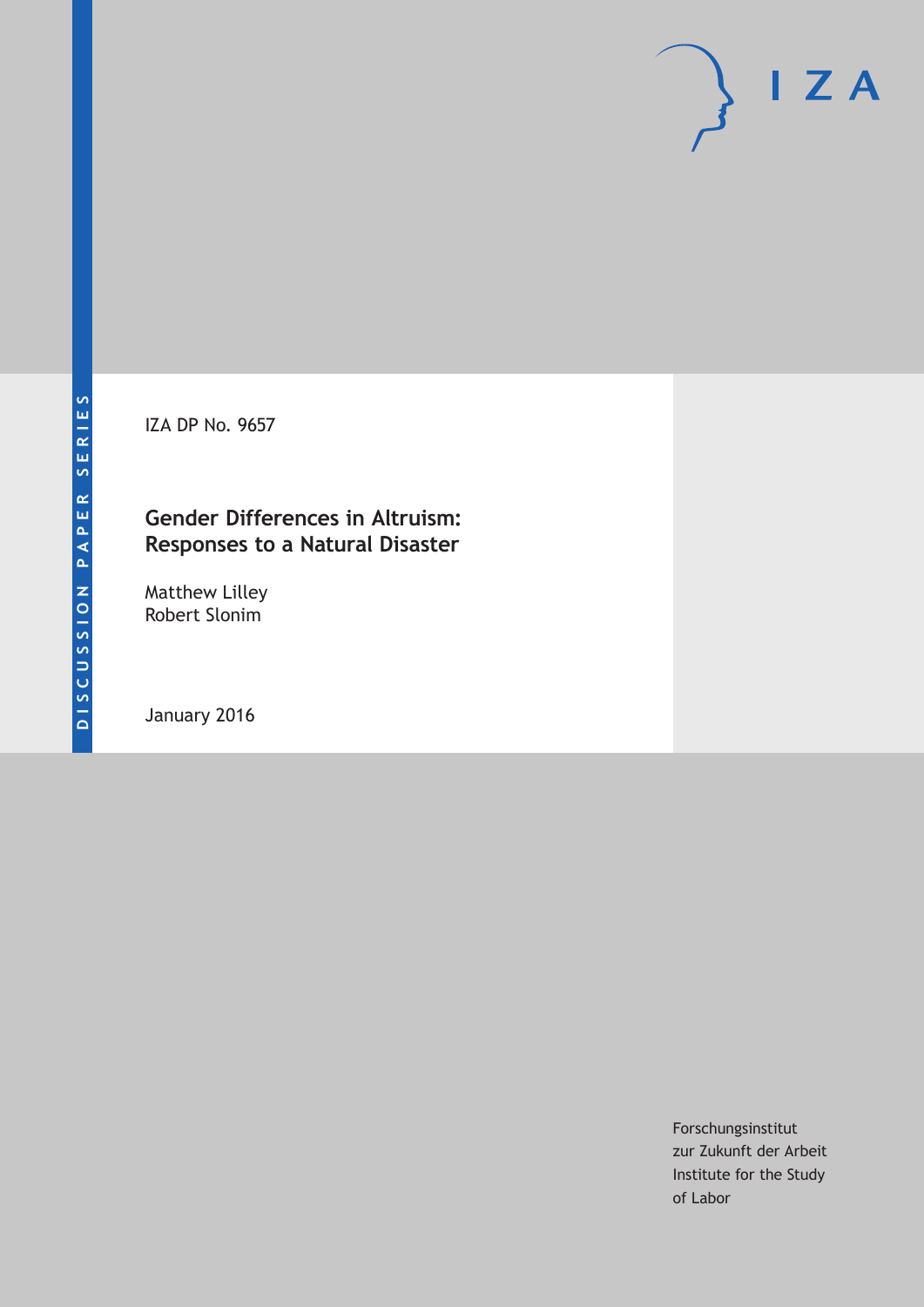# **Gender Differences in Altruism: Responses to a Natural Disaster**

# **Matthew Lilley**

*University of Sydney and Harvard University* 

# **Robert Slonim**

*University of Sydney and IZA* 

Discussion Paper No. 9657 January 2016

IZA

P.O. Box 7240 53072 Bonn Germany

Phone: +49-228-3894-0 Fax: +49-228-3894-180 E-mail: iza@iza.org

Any opinions expressed here are those of the author(s) and not those of IZA. Research published in this series may include views on policy, but the institute itself takes no institutional policy positions. The IZA research network is committed to the IZA Guiding Principles of Research Integrity.

The Institute for the Study of Labor (IZA) in Bonn is a local and virtual international research center and a place of communication between science, politics and business. IZA is an independent nonprofit organization supported by Deutsche Post Foundation. The center is associated with the University of Bonn and offers a stimulating research environment through its international network, workshops and conferences, data service, project support, research visits and doctoral program. IZA engages in (i) original and internationally competitive research in all fields of labor economics, (ii) development of policy concepts, and (iii) dissemination of research results and concepts to the interested public.

IZA Discussion Papers often represent preliminary work and are circulated to encourage discussion. Citation of such a paper should account for its provisional character. A revised version may be available directly from the author.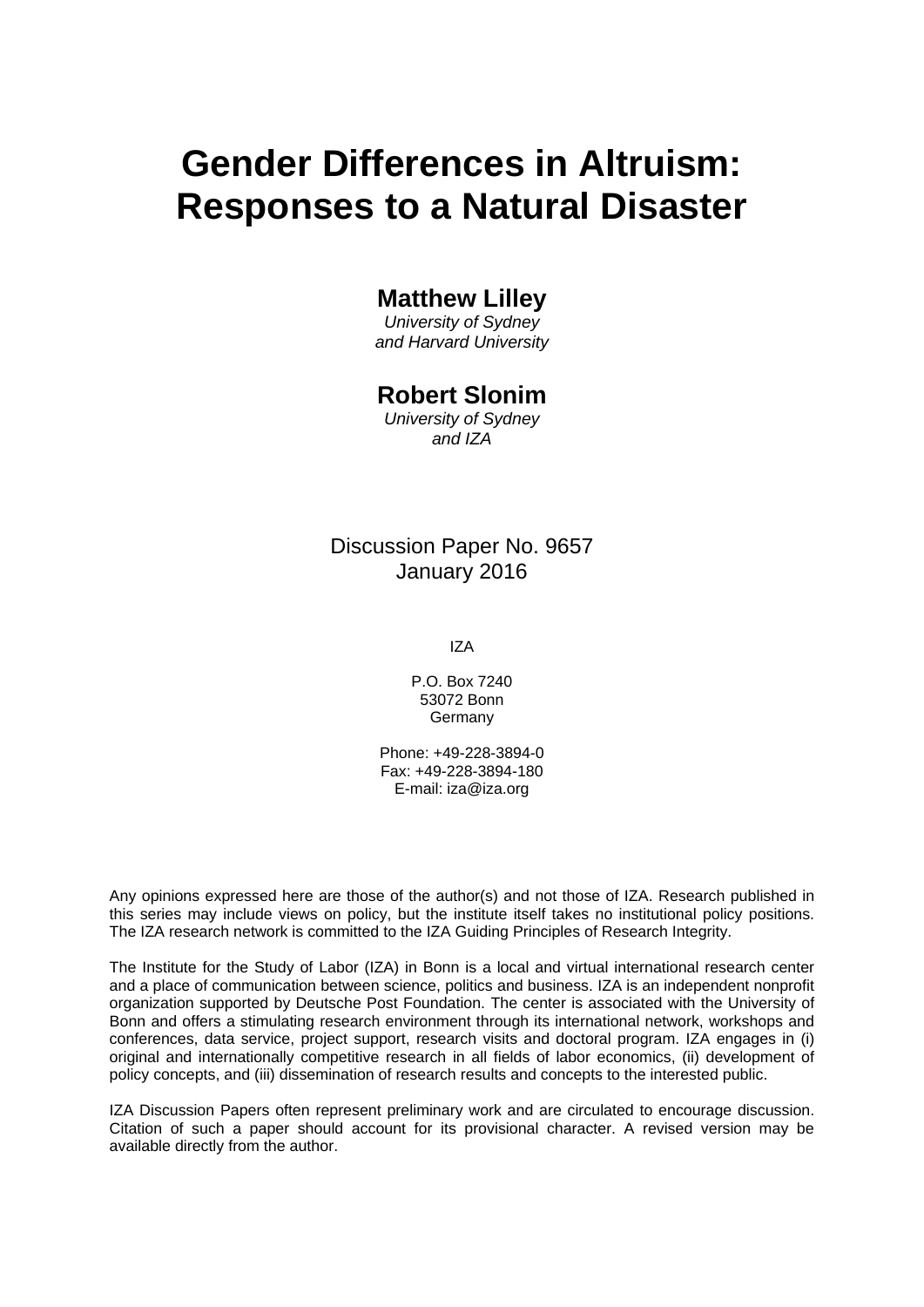IZA Discussion Paper No. 9657 January 2016

# **ABSTRACT**

# **Gender Differences in Altruism: Responses to a Natural Disaster\***

High-profile disasters can cause large spikes in philanthropy and volunteerism. By providing temporary positive shocks to the altruism of donors, these natural experiments help identify heterogeneity in the distributions of the latent altruism which motivates donors. This study examines gender heterogeneity of volunteer response by blood donors following the most devastating Bushfires in Australia's history. Using difference in differences analyses, we observe a sharp increase in blood donations after the 2009 Victorian Bushfires. Several key features of this increase are consistent with the predictions of a model where the distribution of latent altruism has smaller variance among women than men. First, the highest increase in donations occurs among previous non-donors, lapsed donors and less frequent donors. Further, the increase in donations following the Bushfires, compared to non-disaster periods, is substantially greater for females than males; the proportional increase in the number of females donating for the first time after the disaster is approximately twice the proportional increase for men. Notably, this gender gap decreases with the frequency with which people have previously donated.

JEL Classification: D64, C93

Keywords: gender, natural experiment, altruism

Corresponding author:

 $\overline{a}$ 

Robert L. Slonim Faculty of Arts and Social Sciences H04 - Merewether University of Sydney Sydney, NSW 2006 Australia E-mail: robert.slonim@sydney.edu.au

<sup>\*</sup> We greatly appreciate financial support from the Science of Philanthropy Initiative, the Templeton Foundation and the Australian Research Council, Discovery Product Grant #1095222, and the Australian Red Cross Blood Service (Blood Service) for their continuous support. We appreciate comments on an earlier draft from Michelle Bergmann, Ashley Craig, Stephanie Heger, Andrew Lilley, Tahlee Stone and Allen Zhang, and the support from many Blood Service personnel including Perfecto Diaz, David Irving, Geoff Smith and Dan Waller who have generously given their time and energy with institutional details, guidance and service. We would like to acknowledge the Australian Red Cross Blood Service and Australian governments that fully fund the Blood Service for the provision of blood products and services to the Australian community.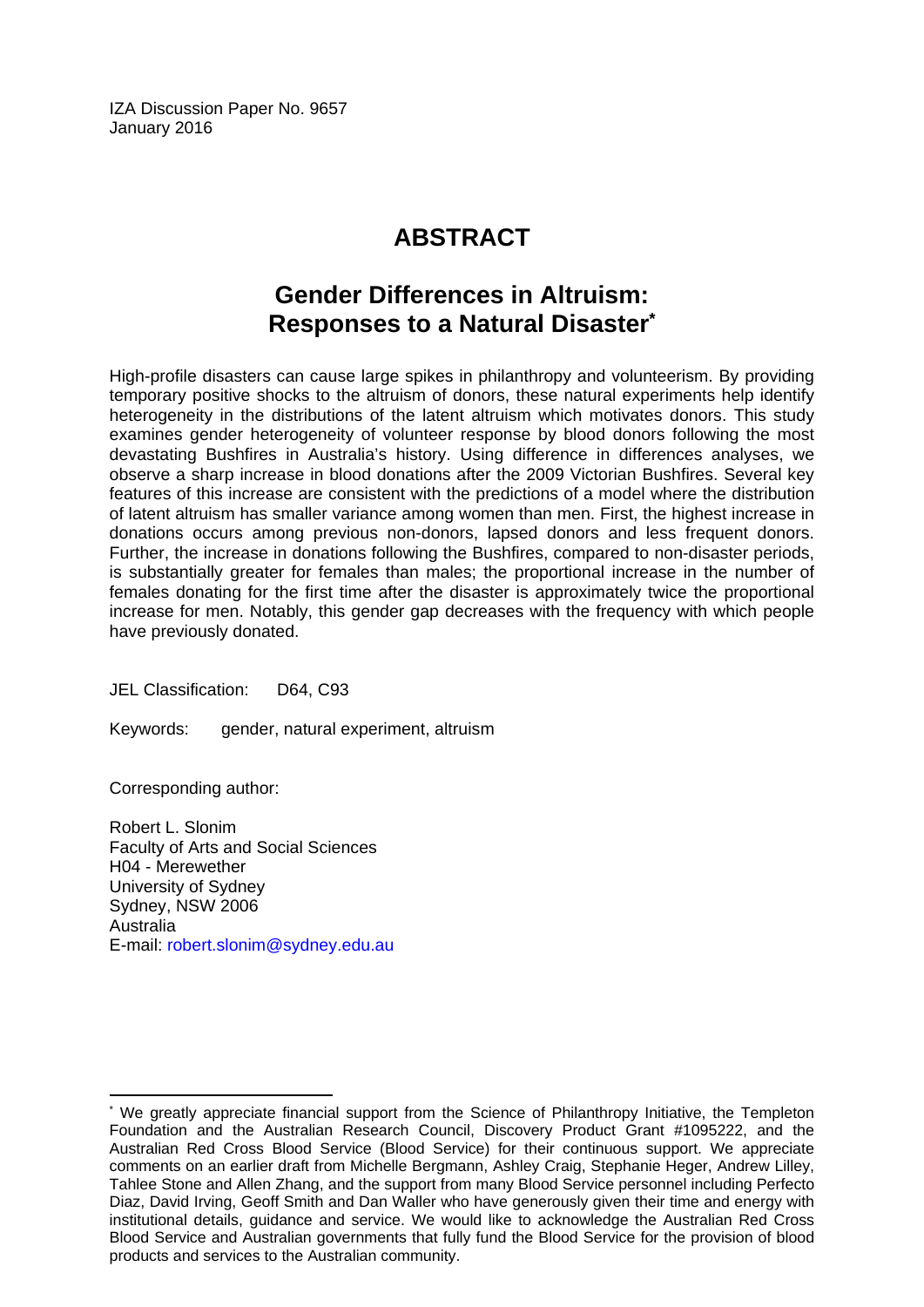## **1. Introduction**

1

Philanthropy and volunteerism play a major role in most countries  $(List 2011)^1$ . Understanding what factors influence individuals to donate and volunteer has thus received a great deal of attention, including increasing interest in gender differences in altruism. Croson and Gneezy's (2009) review of this literature finds mixed evidence regarding which gender is more altruistic, suggesting a more nuanced understanding of gender differences in altruism is needed. Working in this direction, DellaVigna et al. (2013) examine "the overall distribution in social preferences and, in particular, marginality."<sup>2</sup> They find that women are more responsive to treatment effects, suggesting that marginal donors (people who are close to indifferent between donating and not donating) are disproportionately female. Their evidence is consistent with the argument made by Croson and Gneezy (2009) that women are more sensitive (or closer to the margin) and thus more responsive to social cues.<sup>3</sup> These results are interpreted as implying that the height of the latent altruism distribution is greater for women than men at the margin of willingness to donate.

In our paper, we sketch a model of donation behaviour assuming that the distribution of latent altruism is narrower and more peaked for women than men, and consider donation activity that is concentrated among donors in the right tail of the altruism distribution. Given simple conditions, we show that a greater overall proportional change in donations by women than men occurs in response to a shock to latent altruism. We then theoretically examine the implications for subgroups of the population that are ranked *ex ante* in terms of first order stochastic dominance of their respective latent altruism distributions. We conjecture (assuming reasonable conditions) that the additional responsiveness of females to shocks is greater among donor subgroups with lower altruism levels. In other words, the lower the *ex ante* likelihood that a subgroup of people will donate, the greater the additional proportional effect on donations a positive shock to latent altruism will have on women than men.

To test the theoretically implied gender differences in altruism, we examine the effect of the 2009 Victorian Bushfires natural disaster, a natural experiment, on blood product

<sup>1</sup> E.g., the estimated annual market value of volunteering activities in the US is \$175 billion (Wareld, 2013). 2

<sup>&</sup>lt;sup>2</sup> DellaVigna et al. use the economic terminology meaning of marginal; to identify individuals who are (close to) indifferent between donating and not donating. In this paper, we give marginality the same meaning. 3

<sup>&</sup>lt;sup>3</sup> Andreoni and Vesterlund (2001) find that men are more responsive than women to price in a laboratory dictator game. However, their aggregate result is driven by greater inequality aversion amongst females. This evidence seems less relevant in blood donation and other contexts where there is no natural reference point for equality or fairness.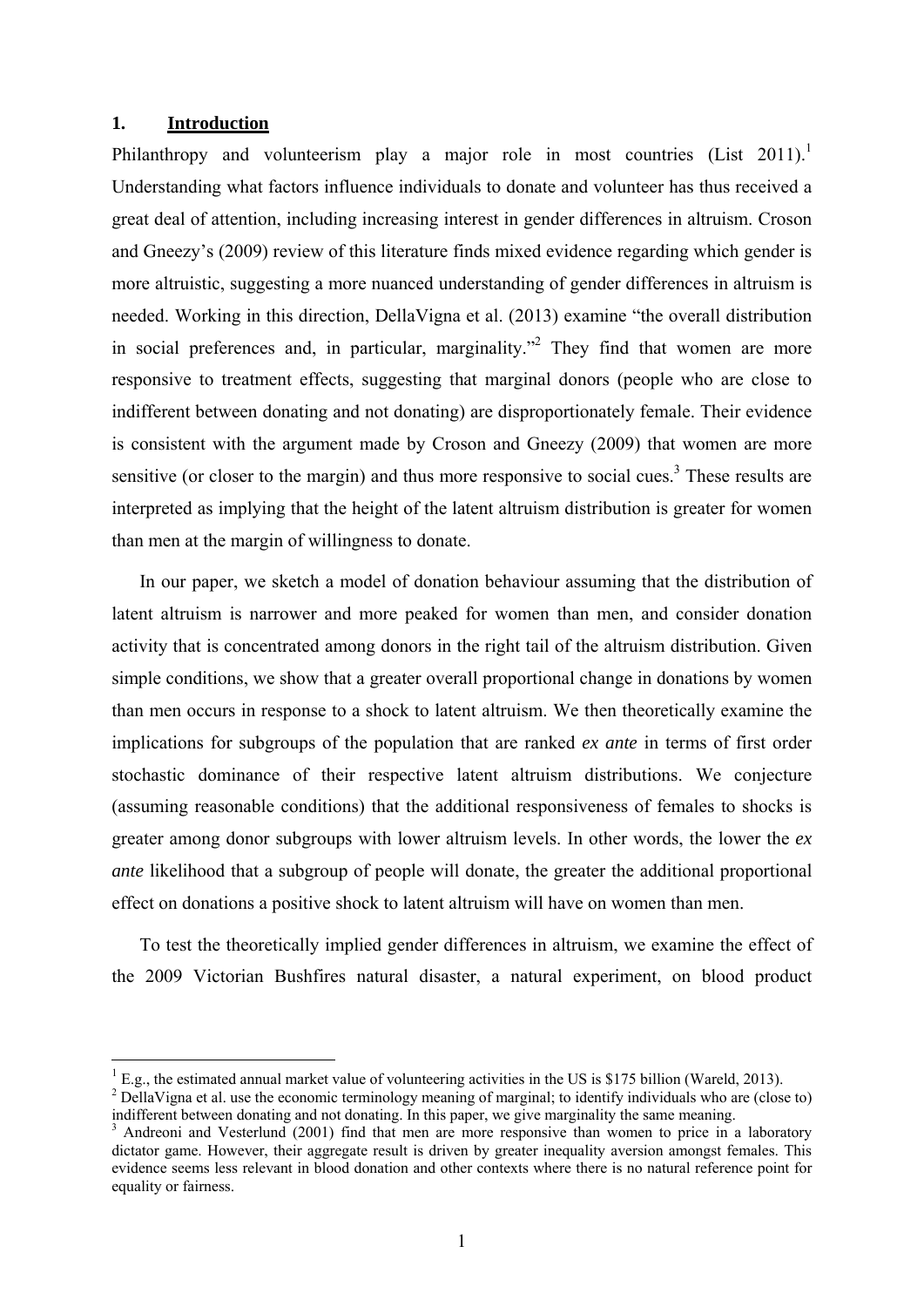donations in Australia.<sup>4</sup> Controlling for seasonal variation and annual trends in donations using a difference in differences approach, we test whether there is an overall gender difference in the response of donors to the Bushfires. Further, we *ex ante* categorise donors into subgroups with different, and narrower, distributions of latent propensity to donate blood, using several measures of past donation intensity as proxies for unobservable latent altruism. As these exogenously defined subgroups have differing densities of individuals on the donation margin, this allows us to examine gender differences at multiple margins on the altruism distribution.

Our results go beyond being consistent with DellaVigna et al.'s conclusion regarding gender differences in the distribution of social preferences. First, we find that women are significantly more responsive than men to the Bushfires in donating blood products, consistent with DellaVigna et al.'s conclusion, but in a vastly different context<sup>5</sup> with a dramatically larger sample.<sup>6</sup> We also show, as conjectured, that the gender gap is largest among the *ex ante* defined least altruistic donor subgroups and diminishes the more altruistic the donor subgroups are. This latter result is novel in the literature and implies that gender differences in altruism depend on the characteristics of the population considered, and in particular the position of donors in the distribution of altruism.

Our results, in combination with DellaVigna et al., suggest that the greater overall marginal effect among women than men is not isolated to some specific psychological gender response to either costs or benefits alone, but a rational weighing of costs and benefits. In either study alone, one could question whether women are merely more responsive (experiencing a larger mean shift in altruism) to the specific phenomenon being considered, such as turning down a request to help, avoiding a face-to-face solicitation, a shift in costs, a shift in benefits, or a natural disaster.<sup>7</sup> Combining the evidence, the more diverse dimensions

1

<sup>&</sup>lt;sup>4</sup> Although not their focus, regressions in Eckel et al. (2013) from an experiment on giving to organizations supporting victims of Hurricane Katrina indicate that female participants gave more money than male participants.<br><sup>5</sup> Delle Viene

DellaVigna et al. (2013) provide evidence from a door-to-door field experiment solicitation of monetary donations. By comparison, our paper considers a unique population, a natural experiment, a distinct opportunity for helping others, and a random shock that shifts benefits rather than costs.

 $6$  Figure 1 in DellaVigna et al. (2013) implies that the total number of successful solicitations in their opt-out treatment is approximately 30 subjects. By comparison, we observe over 120,000 donation attempts during the post-bushfire treatment period.

<sup>7</sup> In a deterministic model, females being more responsive in general to shocks of a given magnitude because their latent preferences have a narrower distribution is analogous to having identical preference distributions across genders but different proportional shifts in latent altruism by gender. A larger mean shift for females than males yields very similar testable hypotheses, making strict differentiation in a single context difficult. Further, the intuition is similar in either case; if women are more affected by shocks in general, they are essentially more marginal.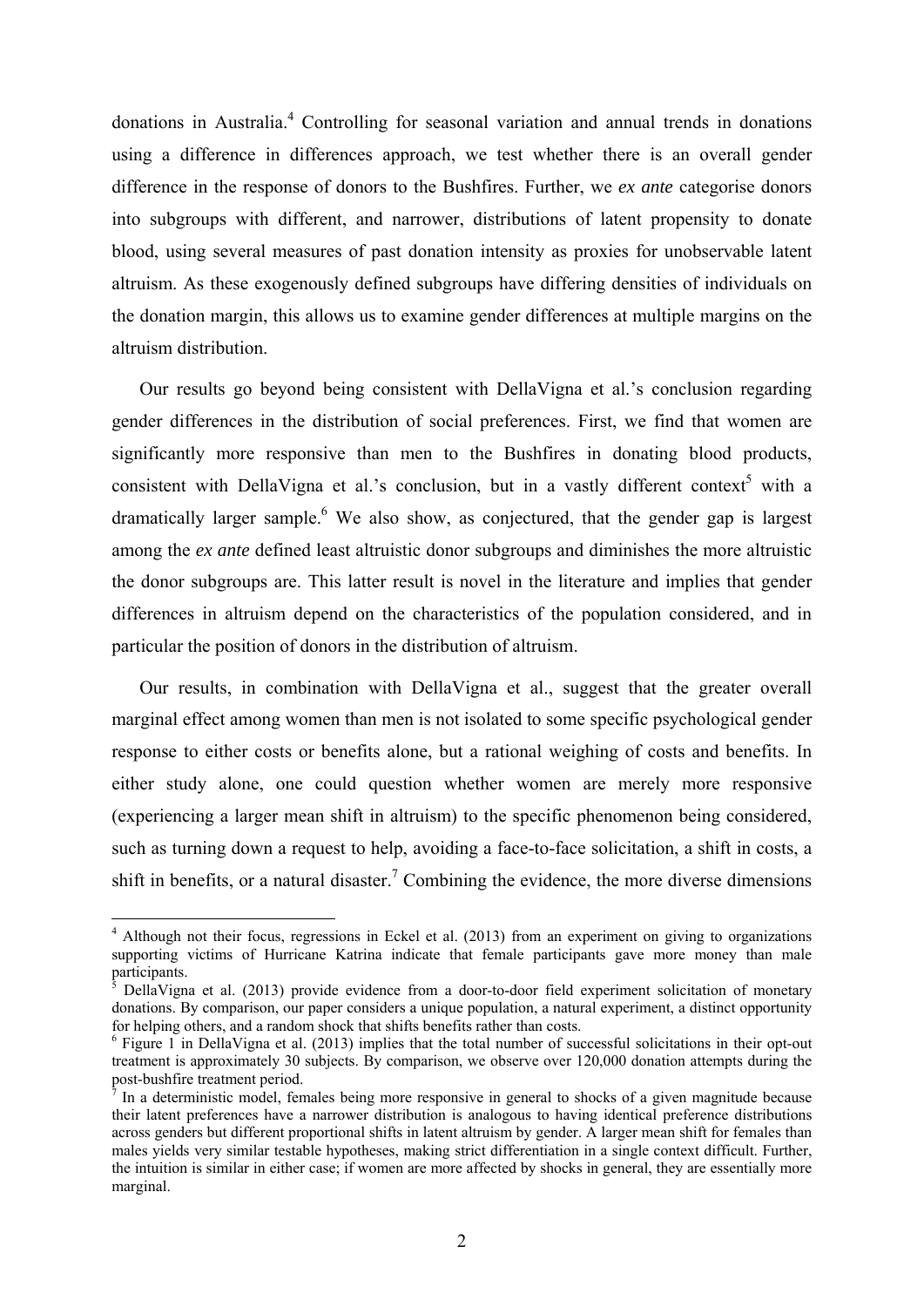in which women are more responsive, the more confident we can be that women are more responsive in general.<sup>8</sup>

Our paper is organized as follows. Section 2 sketches a theoretical model that predicts different behavioural responses in the presence of gender heterogeneity in the distribution of latent altruism. Section 3 describes the natural disaster, the Australian blood donation context, the data and our empirical strategy. Section 4 presents the results and Section 5 concludes.

# **2. Model**

1

This section presents a reduced form model of donation behaviour by gender, assuming a narrower and more peaked distribution of latent altruism for women than men. In particular, it considers the implications for changes in donation intensity following a common altruism shock to the donation preferences of all potential donors. We first present a deterministic model that provides basic intuition and captures the core concepts of DellaVigna et al.'s framework with a more peaked distribution for women than men, and then a stochastic model that includes more realistic assumptions.

## *2.1 Deterministic Model of Donation Behaviour*

Consider distributions of the latent propensity to donate blood for males and females as shown in Figure 1, where  $f(l)$  and  $m(l)$  are the probability density functions of females and males, respectively, at latent propensity *l*, and  $F(l)$  and  $M(l)$  are the respective cumulative densities. To begin, assume a simple deterministic world where all individuals with net benefit (utility from donating less time and effort costs) greater than zero donate. With a population of  $N_M$  men and  $N_F$  women, there are  $(1 - M(0)) * N_M$  male and  $(1 - F(0)) * N_F$ female donation attempts.

Suppose an event (such as a natural disaster) occurs, temporarily increasing the utility for donating by  $\mu$  for all individuals.<sup>9</sup> This shifts the entire willingness distribution to the right, analogous to shifting the threshold for donating leftwards by μ, such that all individuals with latent utility originally greater than  $-\mu$  then make donation attempts. Figure 1 shows the increase in the number of donors (as a proportion of the relevant population) is governed by

<sup>&</sup>lt;sup>8</sup> In both our study and DellaVigna et al's study, donations are on the right tail of the distribution, where the theory predicts women will be more responsive in aggregate.

<sup>&</sup>lt;sup>9</sup> Psychologists studying the effects of disasters on altruism find the effects short lived, supporting our assumption of a short-term shock. For instance, Li et al. (2013) find that children gave more in dictator games immediately after than before experiencing a natural disaster, but reverted to giving the same pre-disaster amounts three years later.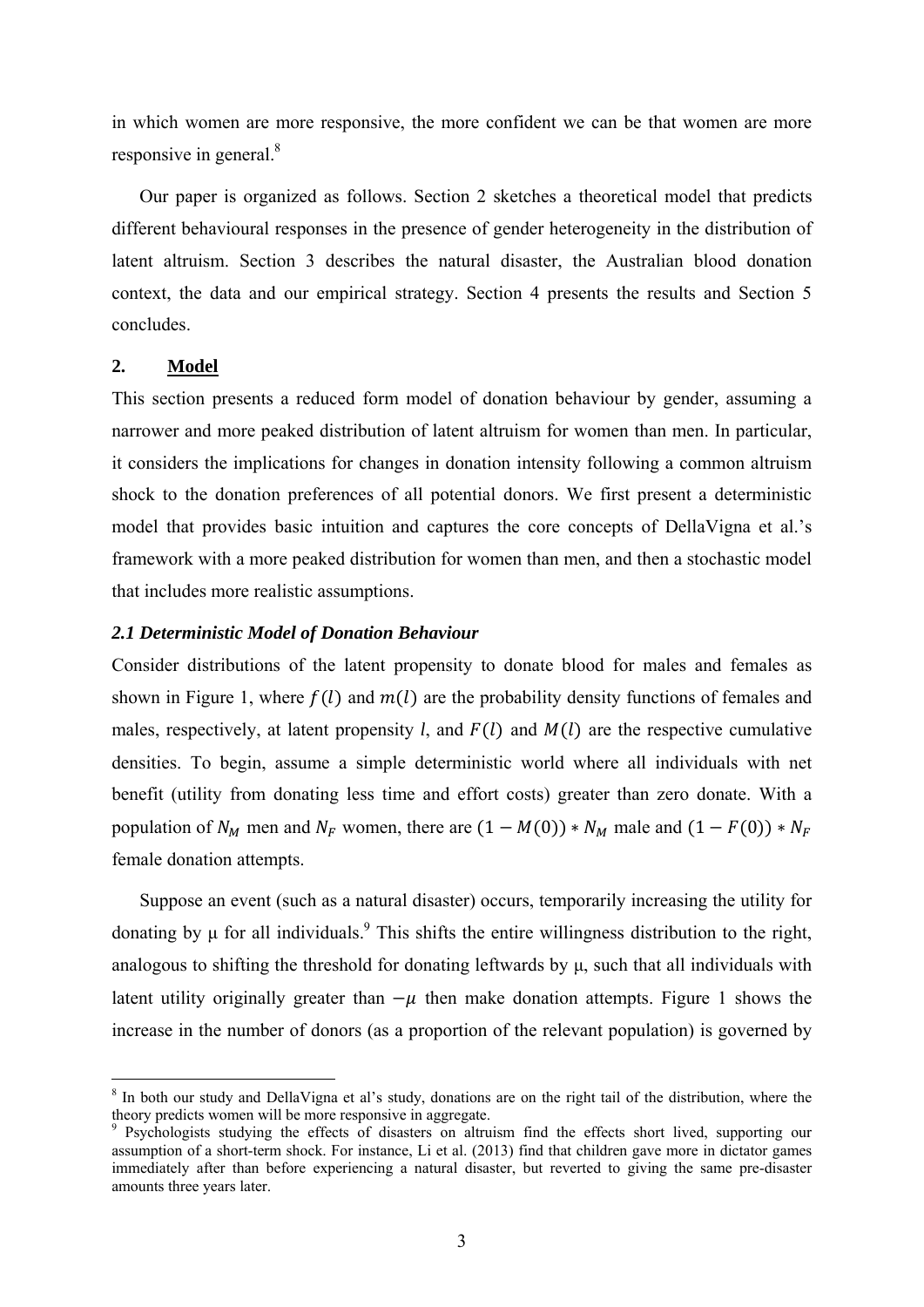$\int_{-\mu}^{0} m(l) dl < \int_{-\mu}^{0} f(l) dl$ , for which a sufficient condition is that the interval  $(-\mu, 0]$  lies wholly within the region where the density of female donation propensity is greater than the equivalent density for males, which captures the key assumption that females have a narrower and more peaked distribution. For  $N_F \approx N_M$ , this predicts a larger absolute increase in the number of female than male donors. Similarly, if  $F(0) \approx M(0)$  such that roughly equal numbers of males and females are donors, this predicts a larger proportional increase in the number of female donors in response to positive exogenous shocks.





## *2.2 Stochastic Model of Donation Behaviour*

<u>.</u>

Now consider heterogeneity in the effect of a positive altruism shock for groups of individuals categorised *ex ante* by their latent donation propensity. Figure 2 shows the overall latent altruism distribution and identifies three distinct sub-groups, denoted A, B and C, that are defined by their latent altruism.<sup>10</sup> For example, subgroup A may contain donors with only one donation that occurred over a year ago, while subgroup C could contain donors with several donations within the past year. Here, intuition requires allowing that donations are not entirely deterministic,<sup>11</sup> but determined by an individual's latent donation propensity plus an independent random draw at time  $t$ ,  $\varepsilon_{it}$ , that captures idiosyncratic shocks (such as variation in the opportunity cost of time or health shocks). Accordingly, individuals donate at time  $t$  if

 $10$  The scale of the overall distribution is retained so that the densities sum across groups to give the overall pdfs for each gender.

<sup>&</sup>lt;sup>11</sup> In a deterministic framework, neither high nor low propensity types would exhibit behavioural change in response to a positive shock, with associated individuals respectively always or never donating in both the baseline and positive shock scenarios.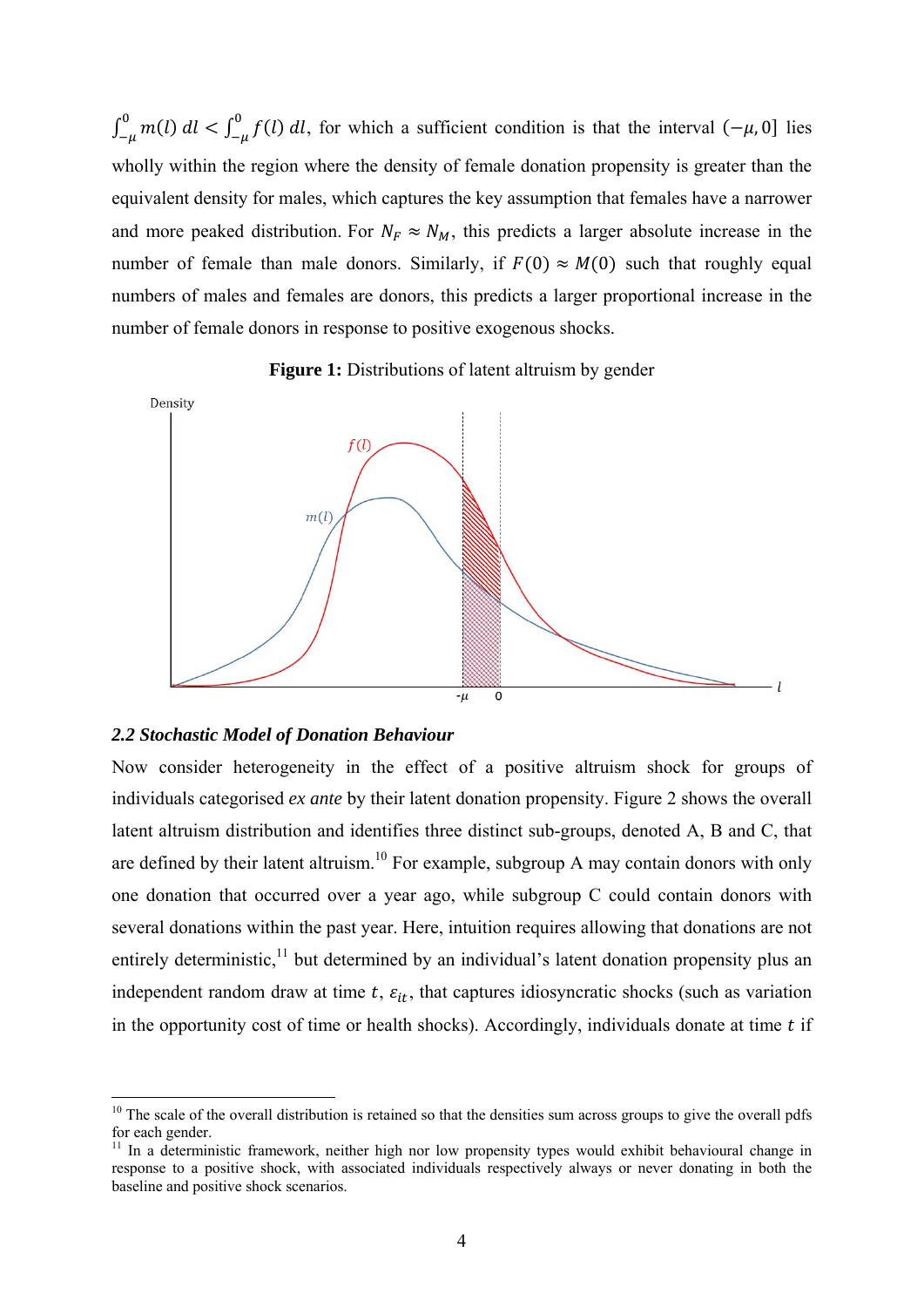donation utility,  $l_i + \varepsilon_{it}$ , is greater than zero, which yields a donation probability  $1 - \Omega(-l)$ , where  $\omega(\cdot)$  and  $\Omega(\cdot)$  are the pdf and cdf of  $\varepsilon$ , respectively.

This non-deterministic framework yields several intuitive and useful implications. First, the *proportional increase* in donation probability caused by a marginal change in *l* equals the hazard rate  $\omega(-l)/(1 - \Omega(-l))$  of  $\varepsilon$ . Thus, the total proportional effect of a discrete change of magnitude  $\mu$  in latent altruism  $l$  is

$$
\Delta(l) := \exp\left(\int_{l_i}^{l_i + \mu} \frac{\omega(-x)}{1 - \Omega(-x)} dx\right) - 1.
$$

Assuming that the distribution of the idiosyncratic error term  $\varepsilon_{it}$  has an increasing hazard rate, the proportional increase in donation probability is falling in *l*, irrespective of the distribution of  $l^{12}$ . Aggregating over donors with common *l*, if the proportional increase in the donation probability is falling in *l,* then within each gender the proportional increase in the number of donation attempts induced by a positive shock is greater among less altruistic (lower *l*) donors. Further, since the hazard rate is weakly positive by definition, the proportional effect on donations is positive everywhere on the distribution and increases in the magnitude of the shock  $\mu$ .





1

<sup>&</sup>lt;sup>12</sup> Increasing hazard of  $\varepsilon_{it}$  is not an overly restrictive requirement; indeed the normal and logistic error terms commonly used in discrete choice models have this property. The assumption is made in the current context to capture the intuition that the proportional effect of a positive shock on donations will plausibly be largest for donors with the lowest *ex ante* donation probability. Ultimately, this assumption is strongly supported by the results shown in Section 4.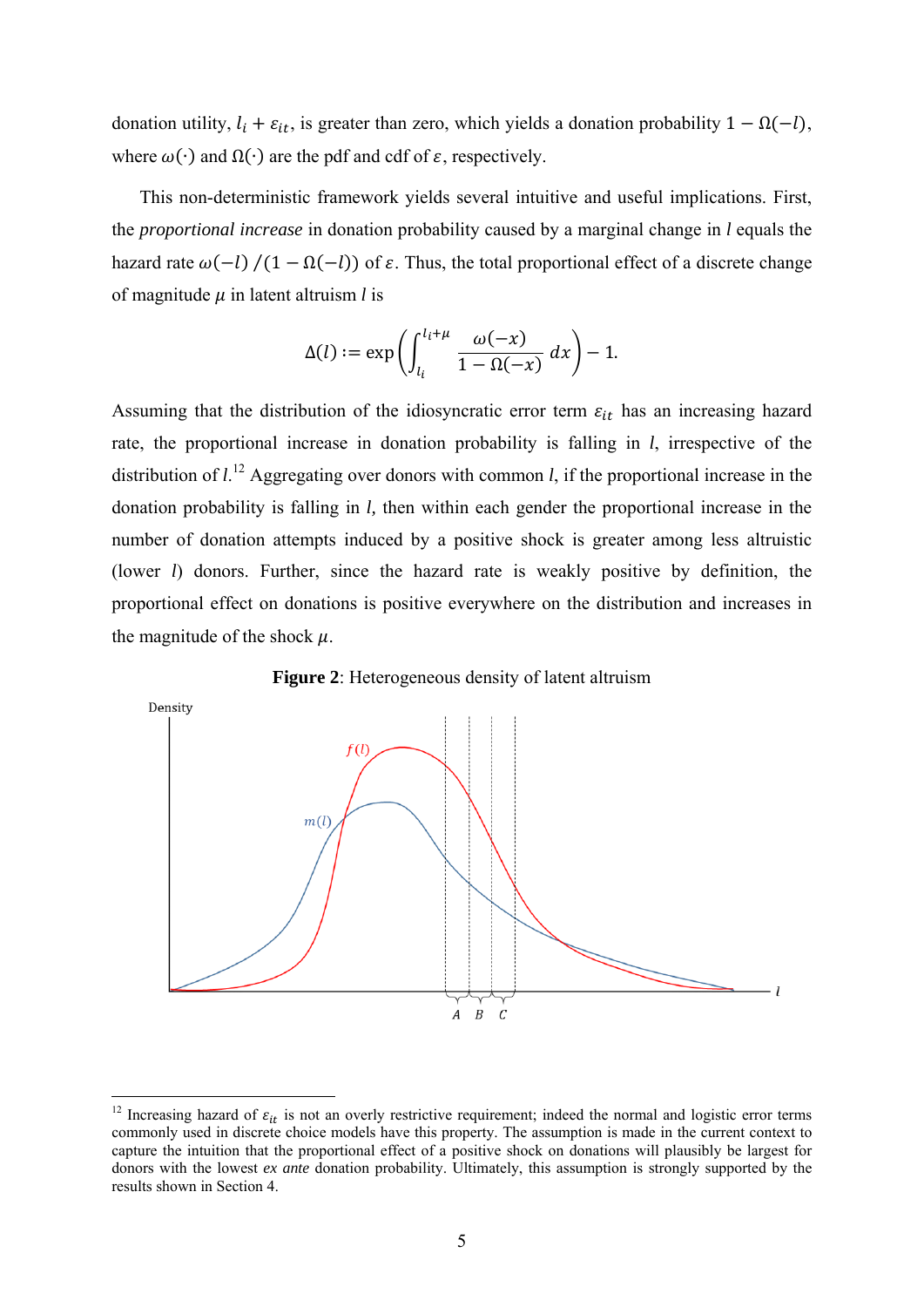Now consider the aggregate proportional increase for *ex ante* determined groups of donors, defined by ranges of *l*, for example  $[l_0, l_1]$ . This is the population and prior donation probability weighted average of individual proportional increases. For females and males respectively, the proportional changes are

$$
\Delta_G^f := \frac{\int_{l_0}^{l_1} \Delta(l) * f(l) * (1 - \Omega(-l)) \, dl}{\int_{l_0}^{l_1} f(l) * (1 - \Omega(-l)) \, dl} \text{ and } \Delta_G^m := \frac{\int_{l_0}^{l_1} \Delta(l) * m(l) * (1 - \Omega(-l)) \, dl}{\int_{l_0}^{l_1} m(l) * (1 - \Omega(-l)) \, dl}.
$$

As Δ(*l*) is decreasing in *l*, it immediately follows that for each gender, the proportional effect of the shock on donations is greater in groups characterised by lower altruism levels. Further, a natural implication of the assumption of a narrower, more peaked, distribution of altruism in women compared to men is that  $f(l)/m(l)$  is decreasing in *l* for much of the right tail of *l* (see Figure 2). Given that  $\Delta(l)$  is decreasing in *l*, and assuming  $f(l)/m(l)$  is decreasing on the interval  $[l_0, l_1]$  covered by an arbitrary grouping, then within the group the male distribution of altruism  $m_G(l)$  stochastically dominates the female distribution  $f_G(l)$ , such that  $\Delta_G^f > \Delta_G^m$ , since  $f(l) * (1 - \Omega(-l))$  places a higher weight on low *l* individuals with higher proportional changes in donations. In other words, combining (a) the decreasing proportional response of donors to shocks as  $l$  increases with (b) the decreasing relative prevalence of female donors to male donors over the entire interval of values of l covered by a group, also as *l* increases, the additional female response will be positive.

For donors on the right tail of the altruism distribution (where blood donors are likely concentrated, since less than 10 percent of individuals donate in any country, Slonim et al., 2014), the model predicts proportional changes in donations to be larger among lower altruism donor groups, and larger for females than males within a group. However, without imposing arbitrary additional restrictions on the shape of  $\Delta(l)$  and  $f(l)/m(l)$ , the model gives no exact prediction of how the additional female response should vary in  $l$ .<sup>13</sup> Yet, if the changes in  $\Delta(l)$  and  $f(l)/m(l)$  are relatively balanced across groups, the difference in weightings between genders will be similar in all groups. Then for groups characterised by lower altruism, similar weighting differences applied to larger proportional  $\Delta(l)$  effects will yield larger absolute differences in proportional effects.<sup>14</sup> Hence, we conjecture that excess

1

<sup>&</sup>lt;sup>13</sup> Consider two groups, which cover altruism levels  $[l_0, l_1]$  and  $[l_1, l_2]$  respectively, for  $l_0 < l_1 < l_2$ . The excess female response will tend to be higher for the first group if  $\Delta(l)$  and/or  $f(l)/m(l)$  are falling rapidly between  $l_0$ and  $l_1$ , but relatively flat between  $l_1$  and  $l_2$ .<br><sup>14</sup> For example, multiplying  $\Delta(l)$  by a positive constant *k* for both genders increases the absolute difference

between  $\Delta_G^f$  and  $\Delta_G^m$ , from  $\Delta_G^f - \Delta_G^m$  to  $k(\Delta_G^f - \Delta_G^m)$ .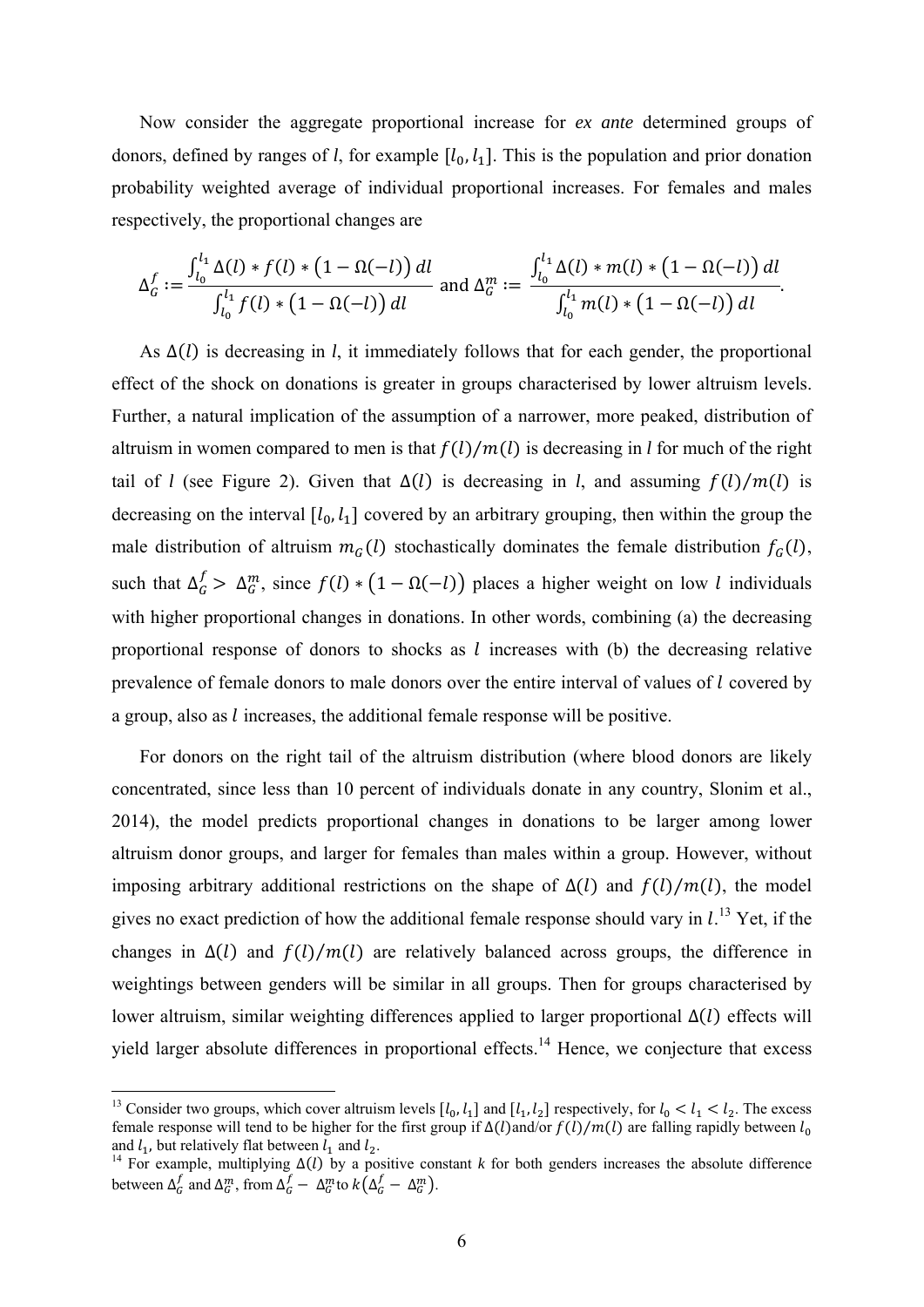female proportional changes that fall in  $l$  are a sensible, albeit not guaranteed, prediction implied by the model that assumes a narrower and more peaked distribution of latent altruism for women than men.

For this theoretical conjecture to hold, it is not necessary for donor groups to be sharply defined by precise minimum and maximum latent altruism levels. This is important since in practice as  $l$  is unobserved, donor groups can only be defined based on historical donor behaviour, which clearly does not sort donors perfectly by  $l^{15}$ . However, provided that the distribution of latent altruism in groups demonstrating more altruistic prior behaviour stochastically dominates that of groups demonstrating less altruistic prior behaviour, then both the results of greater proportional response for both genders, and the conjecture of greater additional female response, in lower quality groups, transfer to the more general setting.<sup>16</sup>

An important qualifier is that gender differences in mean altruism could yield either excess male or female responses to shocks, depending on the shape of  $m(l)/f(l)$ , and thus could offer a confounding explanation. However, in the full dataset, females constitute 55% of all donors and make 52% of donations, suggesting any mean altruism difference is minimal (see Online Appendix A4 for further details).

#### **3. Background**

1

# 3.1 The Victorian Bushfires<sup>17</sup>

The Victorian Bushfires primarily began on February 7, 2009, and were a high-profile natural disaster.<sup>18</sup> Over 400 distinct fires broke out across six regions of Victoria (the most densely populated Australian state) during extreme fire weather conditions that consisted of record high temperatures (over 110 degrees), extremely low humidity (under six percent), and high winds (over 60 miles per hour). The Bushfires remained out of control for several days and were finally controlled and considered no longer a threat in early March. The Bushfires were

<sup>&</sup>lt;sup>15</sup> For example, under the model, individual *i* may have more intense donation history than individual *i* vet  $l_i < l_j$  if *i* has, by chance, received sufficiently large and positive stochastic draws.<br><sup>16</sup> Consider two groups: *L* and *H*. Each now can have density at a common arbitrary *l* for each gender. By

definition of the random (past) shocks being i.i.d,  $f_G(l)/m_G(l)$  is identical across groups (at l, some share of both males and females received shocks sufficient to induce stated behaviour). Under the model, the probability of being in a higher group of past behaviour is increasing in  $l$ , yielding the required between group stochastic dominance result.

<sup>&</sup>lt;sup>17</sup> Information presented in this section comes from  $\frac{http://en.wikipedia.org/wiki/Black_Saturday_bushfires}{http://en.wikipedia.org/wiki/Black_Saturday_bushfires}$  (last accessed August 3, 2015). More details and references can be found there.

<sup>&</sup>lt;sup>18</sup> The Emergency Events Database ( $\frac{http://www.endat.be/})$  categorizes an event as a disaster if at least one of the following criteria is met: (1) 10 or more people are reported killed, (2) at least 100 people are affected, (3) a state of emergency is declared, or (4) a call for international assistance is issued. All criteria were met within the first few days of the Bushfires.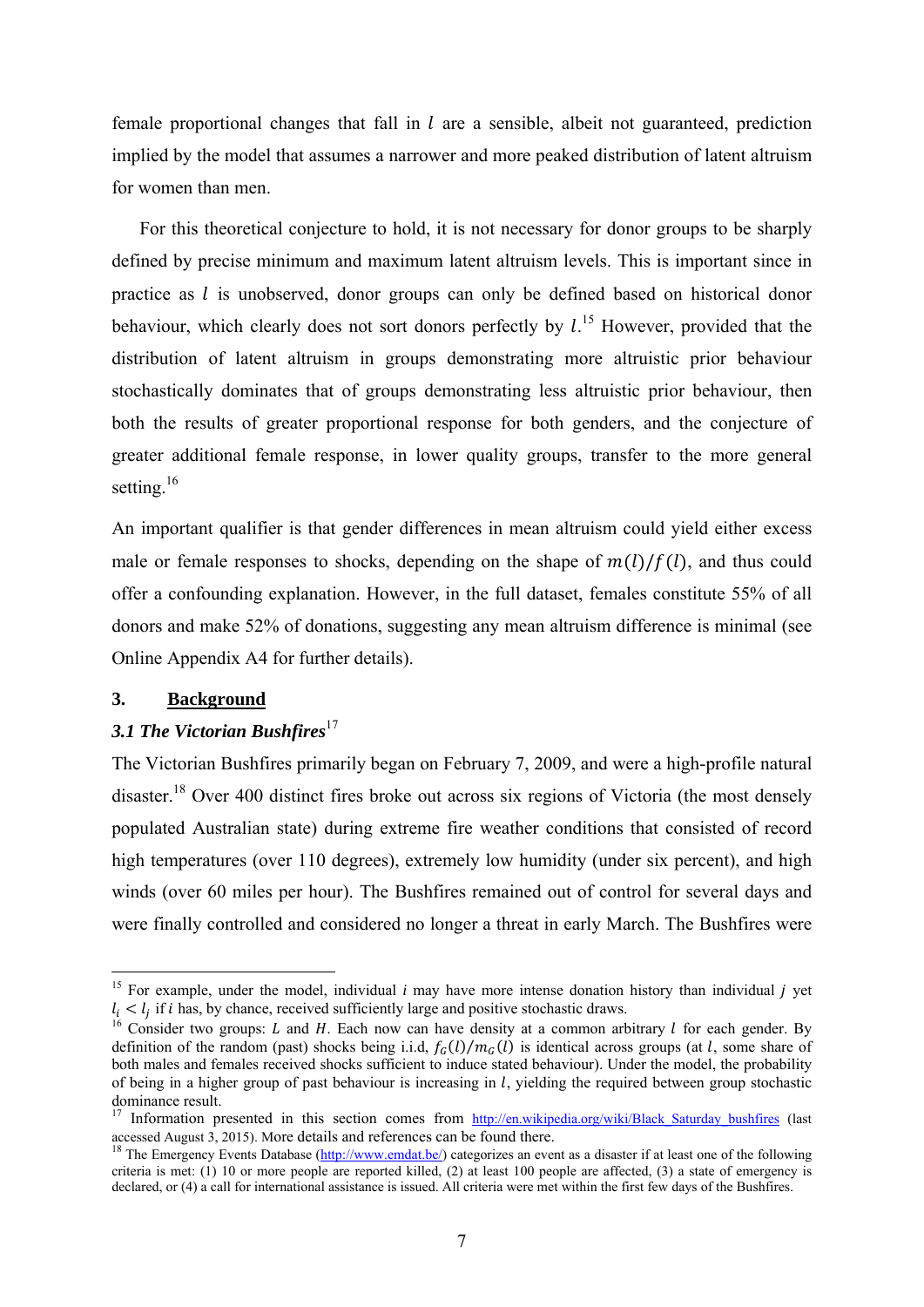the most damaging fires in Australia's post-European history and estimated to be the eighth worst globally in modern history. They resulted in 100 male and 73 female lives lost (though during the first few weeks the estimated loss of life was substantially higher), 414 injuries, 1.1 million acres burned entirely, over 2,000 houses entirely destroyed, 7,500 people displaced, and involved more than 3,500 firefighters.

It is hard to imagine that anyone in Australia was unaware of the disaster. The fires were reported on every major print, TV and online source with extended coverage starting February  $7<sup>th</sup>$  and continuing throughout the month. By mid-February, Australians nationwide flew flags at half-mast and wore yellow ribbons to commemorate the victims. Major aid organizations received over \$372 million in monetary donations.

The Australian Red Cross Blood Service (the Blood Service), however, neither attempted nor needed to increase its solicitation of donors. First, of the 414 injuries, only 22 were major burn victims that needed triage, and hence the need for extra blood was minimal. Second, given the short time that whole blood can be maintained (42 days, with hospitals preferring blood donated within 7 days), a request for more blood could be potentially wasteful in the absence of extra immediate need. Third, seasonal variation in whole blood demand and supply usually result in surpluses during the summer (when the Bushfires occurred) and shortages during the winter, for which whole blood collected during the Bushfires would not have been able to be stored. Thus, observed increases in donations cannot be attributed to changes in Blood Service policies, which is important since otherwise a change in policy could potentially have had (intentional or inadvertent) heterogeneous gender effects.

# *3.2 The Australian Red Cross Blood Service*

<u>.</u>

Studying blood donations in Australia (see discussions in Slonim et. al. (2014) and Garbarino et. al. (2013)) is advantageous since all blood products are collected by a single organization, the Blood Service. Having a single collection entity means that *all* donation attempts can be observed and ensures homogenous collection procedures and communications. Further, compared to less differentiated and more fungible donations, the results are unlikely to be affected by substitution between donation type that differed by gender post-bushfire.<sup>19</sup>

<sup>&</sup>lt;sup>19</sup> For example, if males substituted to labour-intensive donations while women donated blood post-Bushfires, this would falsely yield a result of female excess sensitivity. This would imply smaller gender differences in states other than Victoria, where such substitution is less feasible due to geographic distance. However no such distinction is found, with similar gender differences found in Victoria, states close to Victoria, and the Australian states and territories furthest away from Victoria (results omitted, see Online Appendix A2).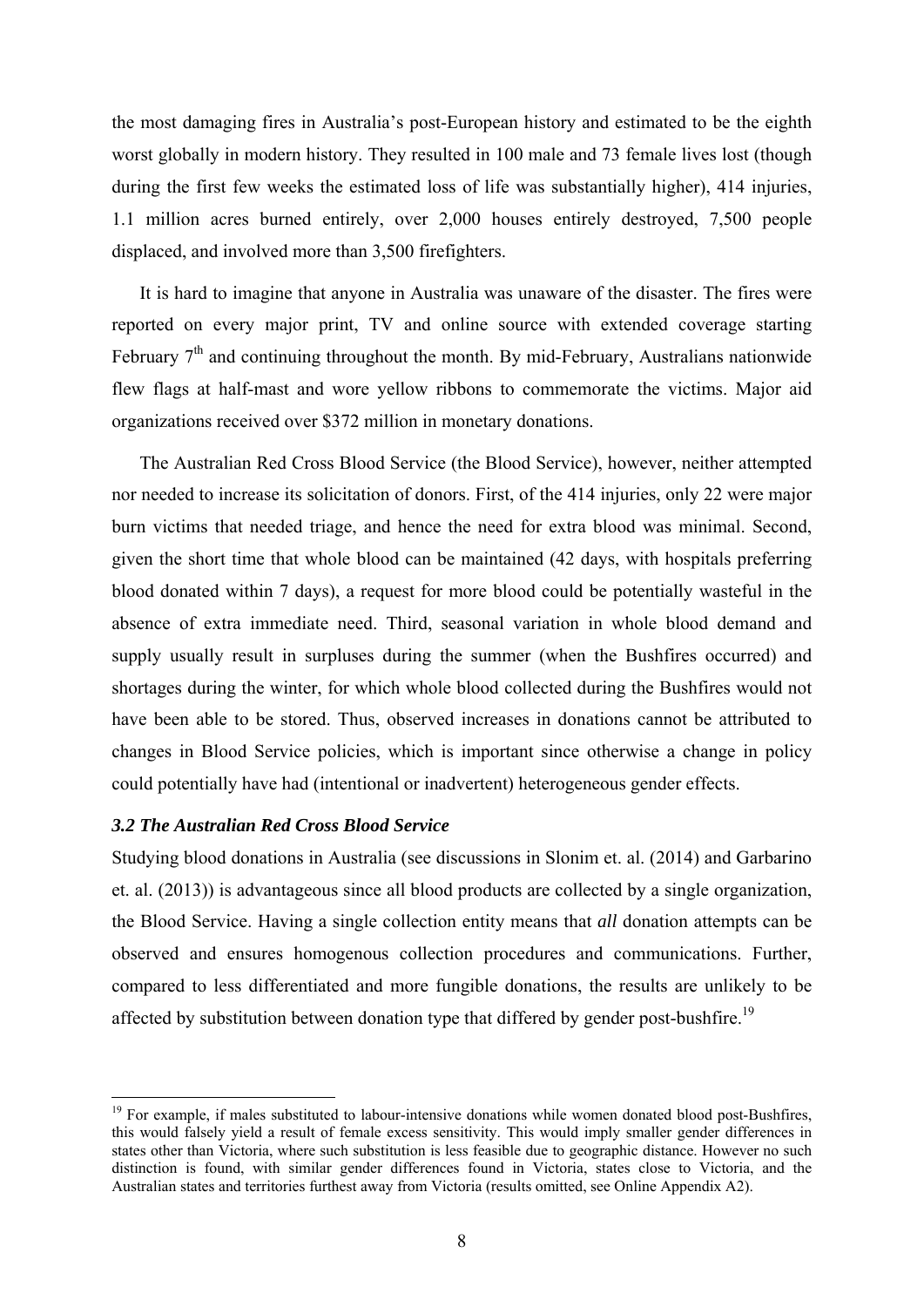The dominant blood products donated in Australia are whole blood and plasma. Donors are eligible to donate whole blood once every 12 weeks and plasma once every two weeks, and can donate plasma four weeks after a whole blood donation and whole blood two weeks after a plasma donation. The Blood Service also requires all first time donors to donate whole blood at least one time before they can attempt to donate plasma.<sup>20</sup>

#### *3.3 Data*

<u>.</u>

The dataset used is the universe of recorded individual blood donation attempts made through the Blood Service (i.e., anywhere in Australia), primarily beginning in 2001 and continuing through the end of  $2013$ <sup>21</sup>. The sample used in the analysis is restricted to donors with a fullyknown donation history<sup>22</sup> and excludes donors who make therapeutic donations.<sup>23</sup> To isolate the causal effect of the Bushfires on donation activity, the analysis focuses on donations made during equivalent 12-week periods in 2008, 2009 and 2010 that extend from four weeks before to eight weeks after February 7 in each year. This yields a sample containing a total of 460,478 blood product donation attempts collectively made by 317,786 individuals.<sup>24</sup>

Each donation attempt observation contains the unique identification number (ID) of the donor, the date the attempt was made, the outcome of the attempt (that is, the blood product donated, for example whole blood or plasma, or the unsuccessful attempt reason), donor gender and the location of the donor's first donation attempt. The ID allows each donor's full donation history to be identified. For each attempt in the 36-week sample period, this information is used to construct several measures of the donor's prior donation behaviour from their entire prior attempt history.

<sup>&</sup>lt;sup>20</sup> Note that the eligibility rules limit how often an individual can donate within a specified time period (e.g., at most one whole blood donation within 12 weeks of the Bushfire), and thus are more likely to constrain *increases in donation intensity* by the most committed donors in response to the Bushfire. A natural concern is that this may produce different bushfire effects across groups by construction. However, since the theory concerns the distribution of donor preferences and makes predictions about changes in the *number of individuals who donate* (rather than number of donations specifically), the time requirement between donations is advantageous for our methodology by preventing distortions by individuals making many donations each. The analysis could instead count only the number of unique donors in a period. However, this would require making arbitrary distinctions about the length and date cutoffs of a period, which could then distort the results.

<sup>&</sup>lt;sup>21</sup> We examine *attempts* since we are interested in donor intention regardless of whether they are successful. An attempt involves checking into a donation centre and completing the initial paper work to donate.<br><sup>22</sup> The prior donation history of some donors, in particular many who made their first attempt prior to 2001,

appears to have been lost. Hence these donors and all attempts they have made are excluded from the analysis. Conversely, a small number of donors who made their first attempt prior to 2001 have full donation records, and are thus retained in the sample.

<sup>&</sup>lt;sup>23</sup> Therapeutic donations indicate a donor has medical reasons for donating blood, and thus these donors are largely irrelevant when considering prosocial intentions. A small number of duplicate observations and observations with missing information about gender or the blood product donated are also removed.

<sup>&</sup>lt;sup>24</sup> The exclusion of therapeutic and partial history donors reduces the sample size by roughly one-quarter. Were these donors retained, the sample would include 599,060 donation attempts made by 375,030 donors.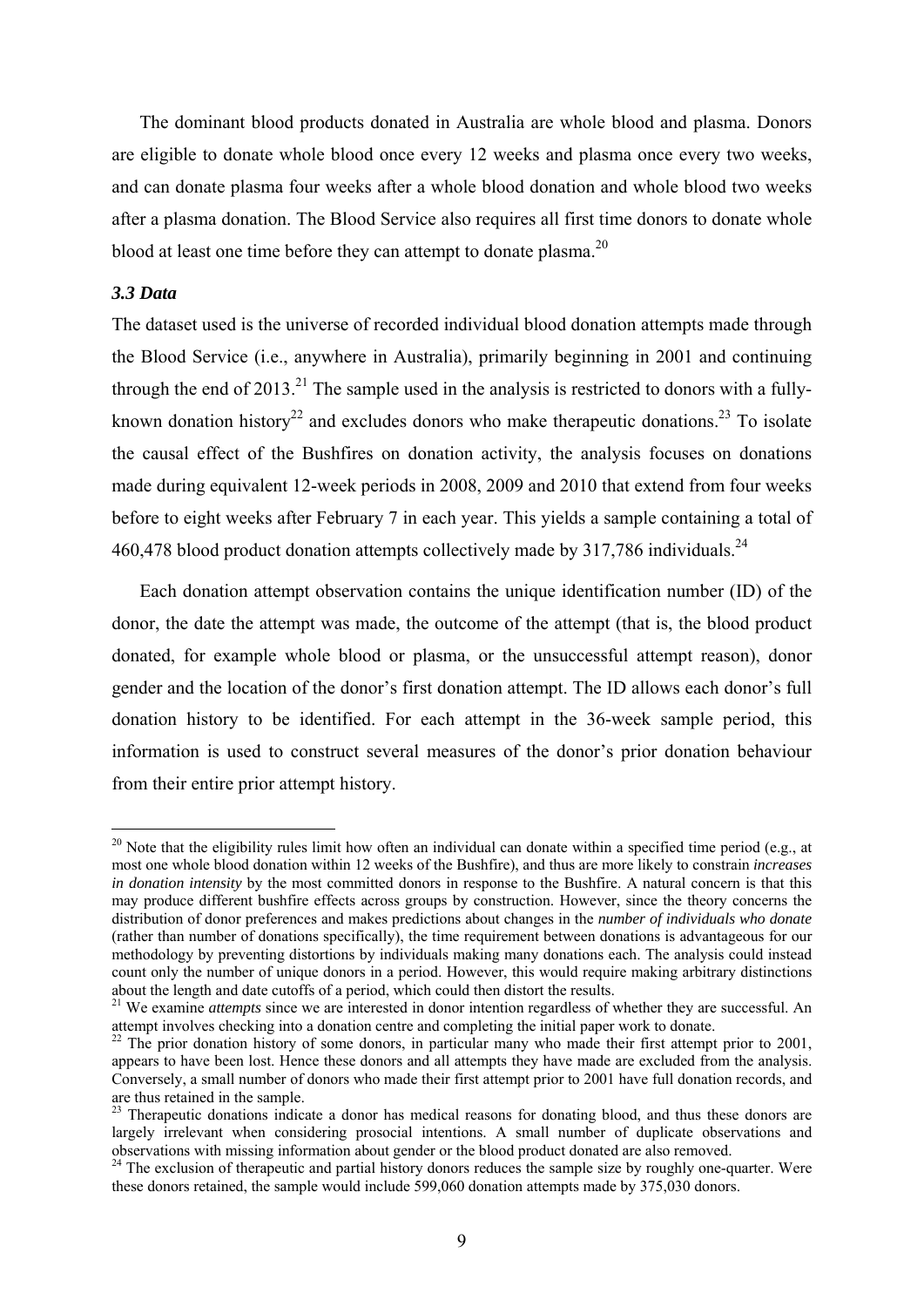Table 1 provides a snapshot of the donors in the population. Columns 1-3 show statistics for any donor with at least one donation attempt in the 36-week sample period and Columns 4-6 show the same information for anyone who made at least one attempt during the eight weeks following the bushfire. Over all 36 weeks, women were 56 percent of donors and made 54 percent of all donation attempts, with higher shares following the Bushfires. The vast majority of donors provided either whole blood or an apheresis donation (plasma or platelets), constituting over 90 percent of all attempts. The Bushfires also attracted donors with less history; over all 36 weeks, donors had made on average 4.93 donation attempts in the past, while during the 8 weeks immediately after the Bushfires the average donor had made only 4.20 prior attempts. A disproportionately large percent of new donors and longlapsed donors (those who had not donated in at least two years) attempted to donate following the Bushfires; although the Bushfire period represents only 2/9 (8/36) of the sample period, it accounts for over  $1/3$  of the new donors and long-lapsed donors.

|                                                                                                                          | All 36 Weeks                |                             |                             | 8 Week Bushfire Period<br>(Feb 7-Apr 3, 2009) |                          |                          |  |
|--------------------------------------------------------------------------------------------------------------------------|-----------------------------|-----------------------------|-----------------------------|-----------------------------------------------|--------------------------|--------------------------|--|
|                                                                                                                          | All                         | Female                      | <b>Male</b>                 | All                                           | Female                   | <b>Male</b>              |  |
| <b>Donation Attempts</b>                                                                                                 | 460,478                     | 248,832                     | 211,646                     | 121,496                                       | 68,256                   | 53,240                   |  |
| Female $(\% )$<br><b>Donors</b><br>Female $(\% )$                                                                        | 54.0%<br>317,786<br>56.0%   | 178,085                     | 139,701                     | 56.2%<br>115,360<br>56.9%                     | 65,644                   | 49,716                   |  |
| <b>Whole Blood Donations</b><br>Apheresis Donations<br><b>Unsuccessful Attempts</b>                                      | 374,439<br>48,864<br>37,175 | 203,009<br>19,733<br>26,090 | 171,430<br>29,131<br>11,085 | 100,668<br>10,831<br>9,997                    | 56,733<br>4,362<br>7,161 | 43,935<br>6,469<br>2,836 |  |
| <b>Lifetime Prior Attempts</b><br><b>Mean Total Donations</b>                                                            | 4.93                        | 4.37                        | 5.60                        | 4.20                                          | 3.66                     | 4.88                     |  |
| 0 Attempts (First Donation)<br>1 Attempt (First Return)                                                                  | 96,378<br>65,578            | 54,377<br>37,272            | 42,001<br>28,306            | 36,222<br>17,098                              | 21,615<br>9,882          | 14,607<br>7,216          |  |
| 2 Attempts<br>3-4 Attempts                                                                                               | 51,804<br>76,004            | 29,607<br>43,068            | 22,197<br>32,936            | 12,541<br>17,140                              | 7,360<br>9,949           | 5,181<br>7,191           |  |
| 5-9 Attempts<br>$10+$ Attempts                                                                                           | 97,139<br>73,575            | 51,877<br>32,631            | 45,262<br>40,944            | 22,078<br>16,417                              | 12,060<br>7,390          | 10,018<br>9,027          |  |
| Long-Lapsed Donation<br>(0 attempts in past two years)                                                                   | 16,782                      | 10,486                      | 6,296                       | 5,869                                         | 3,825                    | 2,044                    |  |
| Attempts in Past Year <sup>a</sup>                                                                                       | 2.72                        | 2.31                        | 3.19                        | 2.62                                          | 2.17                     | 3.16                     |  |
| <sup>a</sup> Number of donation attempts in past rolling year (at time of attempt), for donors with at least a full year |                             |                             |                             |                                               |                          |                          |  |

**Table 1:** Summary of Donation Attempts during the 36 Week Analysis Period

of donation history at time of attempt. For donors that make multiple donation attempts during window, each contributes to the average with full weight.

#### *3.4 Empirical Strategy*

This paper presents results comparing the number of attempts after the bushfire to the number of attempts during the control periods. February 7, 2009, being both the start date of the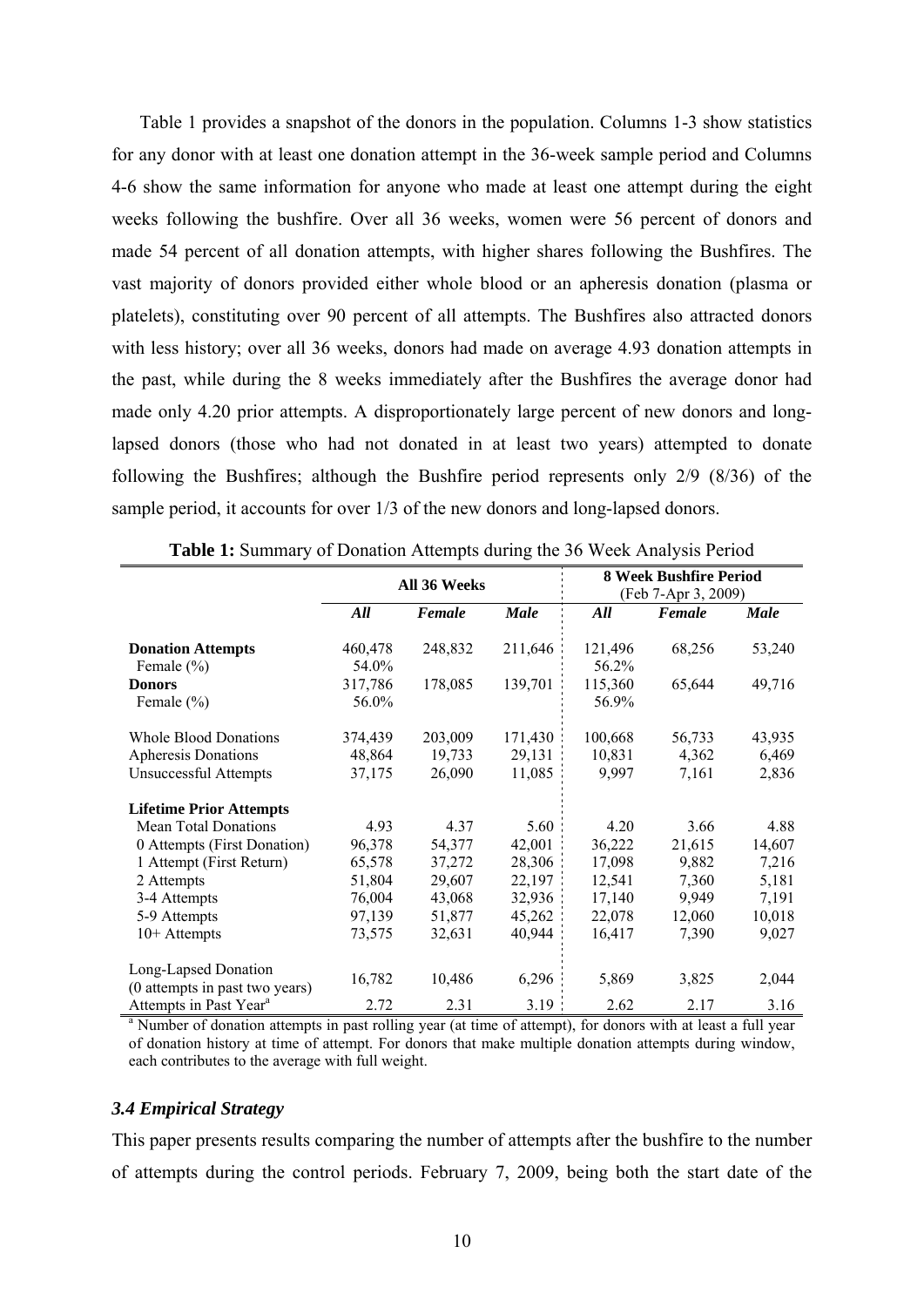Victorian Bushfires and the day on which peak destruction occurred, provides a natural point for additional donor responses to begin. However, since the salience of a natural disaster presumably attenuates over time, there is no obvious end date for when any additional donations may have occurred. To capture potential variation in donor responses over time, the Bushfire period is separated into three date windows of one, two to four, and five to eight weeks from the onset of the Bushfires, with results presented for each of these windows.

To measure the causal effect of the Bushfires on donation behaviour, we estimate a difference in differences effect to control for time-and-bushfire invariant differences between genders,<sup>25</sup> seasonal effects and time trends. To capture time trends, we use donation attempts in 2008 and 2010 as a joint control. The difference in differences analysis is thus analogous to calculating the change in the number of donations in the date windows after the Bushfires relative to a pre-disaster period (defined as the four weeks immediately preceding the Bushfires), and subtracting from this the (placebo) change in donations observed at the identical time of the year exactly one year before and one year after to control for seasonal patterns in donations.

Within 2009, donation attempts that occurred in the four weeks immediately preceding the Bushfires set a base level against which the change in donation attempt rates post-bushfire is measured. This four week time period is sufficiently long to provide a large amount of data yet avoids the New Year's holiday period. In all, we analyse 36 weeks of data (four weeks before February 7 to eight weeks after) over three years (2008 to 2010), with controls for both seasonality (date window dummies) and time trends (year dummies). While February 7 falls on a different day of the week in each year, utilising full week periods in the analysis ensures that the day of week composition of the sample period is balanced.<sup>26</sup> We further include dummy variables for day of week to capture within-week variation and thus improve estimation precision. For the same reason, a public holiday dummy is added to capture the very low number of donation attempts made on days such as Easter Friday, Easter Sunday and Australia Day, when most or all donation centres are closed.

Our unit of observation is the total number of donation attempts made on each date  $t$  in the sample for donors of a given observed type  $G$  (discussed below), separately by gender  $g$ .

<u>.</u>

 $25$  For example the opportunity cost of time, or attitudes towards blood donation, may differ by gender, but if these factors are not altered by the bushfire, they will be netted out by the difference in differences strategy.<br><sup>26</sup> The sample period begins January 10 and ends April 3 in each year, except 2008 when the end date is Apr

due to the leap day. The starting day of the week thus varies; the sample period runs from a Thursday to a Wednesday in 2008, from a Saturday to a Friday in 2009, and from a Sunday to a Saturday in 2010.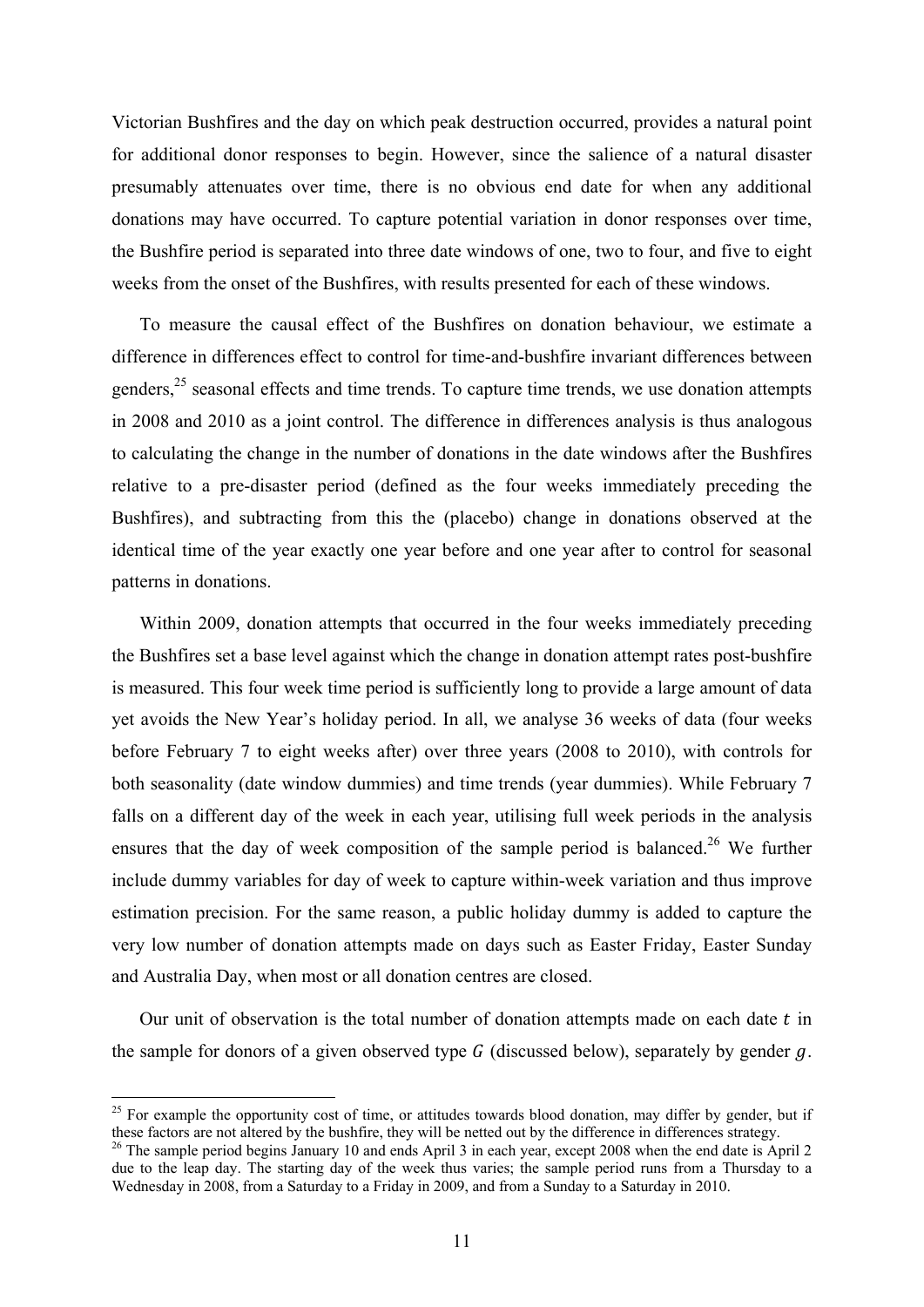To be consistent with the theoretical prediction of proportional responses, the natural logarithm  $ln(attenpts_{gGt} + 1)$  is used as the dependent variable in most regressions, with the unitary offset used to avert undefined values stemming from the existence of dates in the sample period (in particular some public holidays) where donor groups do not have any donation attempts. The effect of the Bushfires is captured by interactions of the date windows with the post-bushfire period in 2009. To investigate the possibility of differential response by gender, a third dimension of differencing is introduced by interacting each of the controls (dummy variables for year, date window, day of week, and public holiday) and the interaction of date windows with the post-bushfire period in 2009, with gender. Accordingly, the model used for estimation has the following specification:

$$
y_{g,t} = a + \beta_f * Fem + \sum_{y=2009}^{2010} \beta_y * D_y + \sum_{w=1,2-4,5-8} \beta_w * D_w + \sum_{y=2009}^{2010} \beta_y^f * Fem * D_y + \sum_{w=1,2-4,5-8} \beta_w^f * Fem * D_w
$$
  
+ 
$$
\sum_{y=09}^{5010} \sum_{w=1,2-4,5-8} \beta_{b,w} * D_y * D_w + \sum_{y=09}^{2010} \sum_{w=1,2-4,5-8} \beta_{b,w}^f * Fem * D_y * D_w
$$
  
+ 
$$
\sum_{d=Trues}^{5un} \beta_d * D_d + \sum_{d=Trues}^{5un} \beta_d^f * Fem * D_d + \beta_p * D_p + \beta_p^f * Fem * D_p + \varepsilon_{g,t}
$$

where  $D_y$ ,  $D_w$ ,  $D_d$ , and  $D_p$  are dummy variables for the year, date window (within 1, 2-4, and 5-8 weeks post bushfire), day of the week, and public holiday status, respectively. Coefficient estimates for these controls are, respectively,  $\beta_y$ ,  $\beta_w$ ,  $\beta_d$  and  $\beta_p$ , while the additional marginal female effect for each is given by  $\beta_x^f$ . The omitted categories are the year 2008, the date window of the four weeks prior to the February 7 date of the bushfire, and Monday for day of week. Primary interest is given to the coefficients for the marginal effect of the post-bushfire date windows in 2009, denoted  $\beta_{b,w}$  and  $\beta_{b,w}^f$  for the main effect and additional female effect, respectively.  $\beta_{b,w}$  is thus the estimated bushfire effect for males,  $\beta_{b,w}^f$  is the additional (marginal) effect for females, and  $\beta_{b,w} + \beta_{b,w}^f$  is the total female effect. In the logarithmic specifications, these are proportional increases of approximately  $exp(\beta_{b,w}) - 1$ ,  $\exp(\beta_{b,w}^f) - 1$  and  $\exp(\beta_{b,w} + \beta_{b,w}^f) - 1$ .

We estimate OLS models and cluster robust standard errors on the date of attendance to account for unobserved (daily) shocks that affect both male and female donation rates contemporaneously. Models which include weekends (only weekdays) in the sample have 252 (180) days of observations (12 weeks times 3 years times 7 (5) days) for each gender, giving 504 (360) observations in 252 (180) clusters in total. The tables presenting the results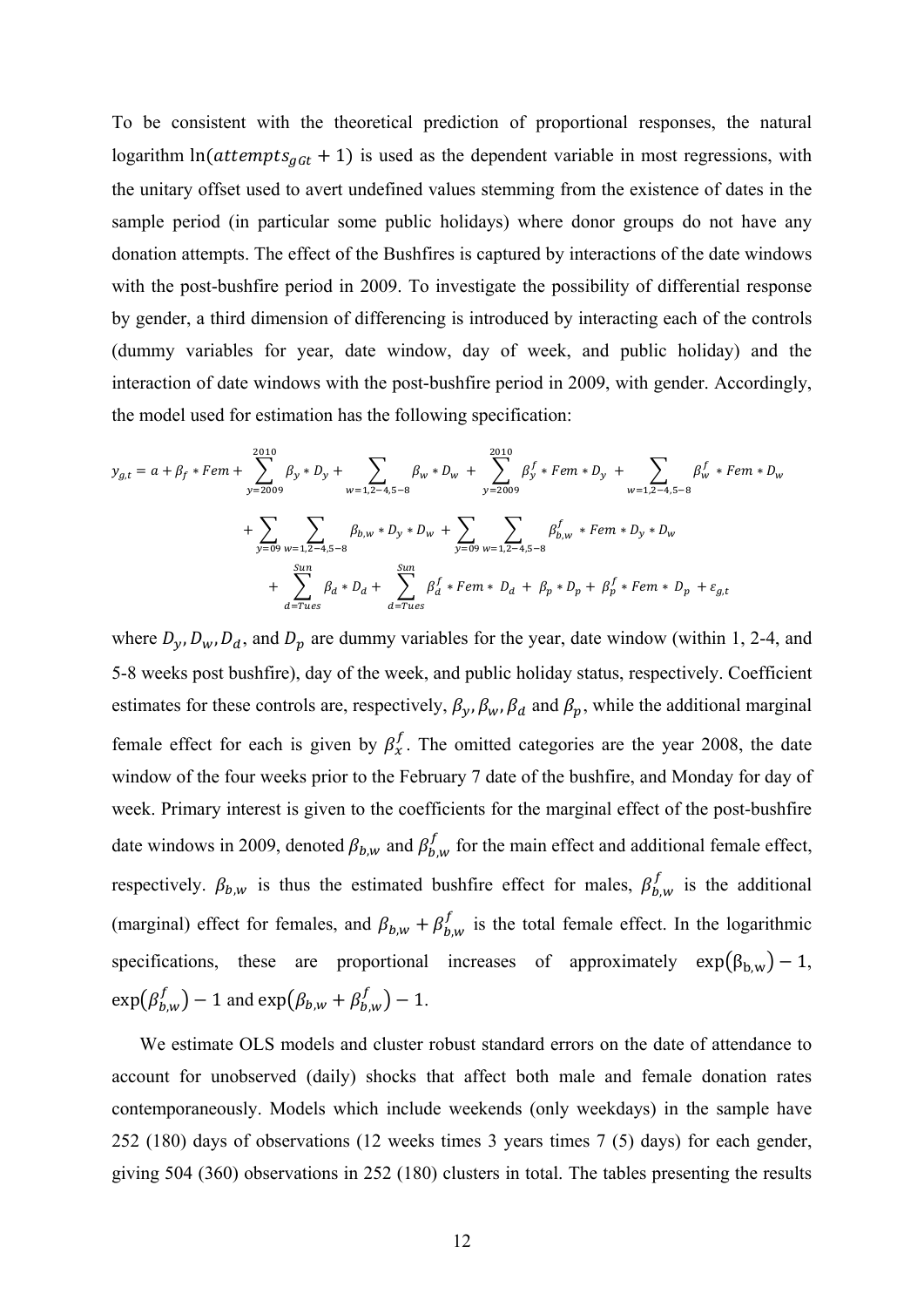show the core parameter estimates of  $\beta_{b,w}$  that capture the male difference in differences response during 2009 for 1, 2-4 and 5-8 weeks after the fires, and  $\beta_{b,w}^f$  that capture the additional female difference in differences response for the same periods.

## **4. Results**

# *4.1 Descriptive Results*

Figure 3 shows the average number of donation attempts per week for all men and women, for the date windows that cover the period 4 weeks prior to 8 weeks past February 7, separately for the control years (2008, 2010) and treatment year (2009). For both genders, there is little discernible change in attempts around the Bushfire date in the placebo years (2008, 2010), but a sizable increase immediately after the Bushfires in 2009 which diminishes over the following eight weeks. Consistent with DellaVigna et al. (2013), the increase is noticeably larger for women than men in both absolute and proportional terms; women appear more responsive to the disaster.



**Figure 3:** Weekly Donation Attempts by Gender and Bushfire Year

As there is minimal seasonality over the 12 weeks in the control years, Figure 4 shows the number of weekly attempts in 2009 only, disaggregating the data by one measure of prior donation behaviour that may reflect differences in latent altruism; the length of time since the donor's prior attempt. For clarity, the groups of donors shown in Figure 4, new donors and donors with their most recent donation attempt occurring in the previous 3-6 months, are at opposite ends of the donation intensity spectrum. Among male and female new donors, a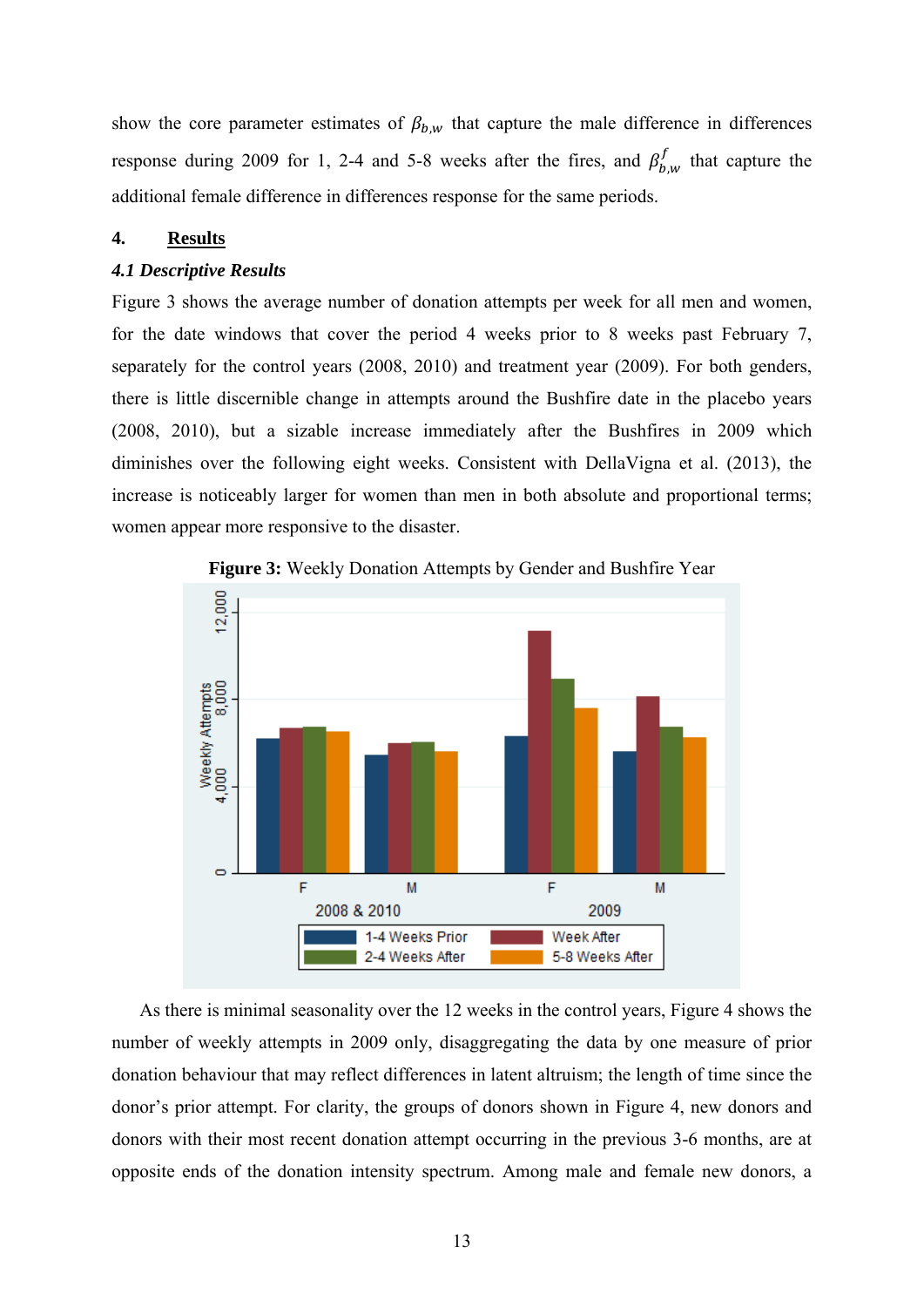similar pattern to the overall responses in Figure 3 is evident; donation attempts increase immediately after the Bushfires, and the effect is substantially larger for women than men. In contrast, donors with a most recent attempt in the prior 3-6 months (that is, active recent donors), exhibit a much weaker response to the disaster, and no gender difference is apparent.



**Figure 4:** Weekly Donation Attempts in 2009 by Gender and Time Since Prior Attempt

## *4.2 Model Estimates: Overall Results*

Tables 2-5 present the core estimates of the model specifications in Section 3.4. Table 2 presents the results using all donation attempts, separately by gender. Columns 1-3 show estimates from linear models and Columns 4-6 show estimates from proportional (logarithmic) models. For each model, the results are shown with controls for day of week and public holidays by gender (Columns 1 and 4), without these controls (Columns 2 and 5), and then with controls but using a sample including only weekdays (Columns 3 and 6).

The results in Table 2 show that both men and women increase donation attempts in response to the Bushfires, but the increase for females is larger. Specifically, the estimates in Column 1 show that on average, including weekends, males attempted to donate 292, 80 and 27 additional times per day within 1 week, 2-4 weeks and 5-8 weeks after the Bushfires occurred, respectively. The estimates further show that women increased donation attempt rates even more than men, with an *extra* increase for females of 332, 215 and 52 additional attempts per day in the week, 2-4 weeks and 5-8 weeks after the Bushfires. For males, only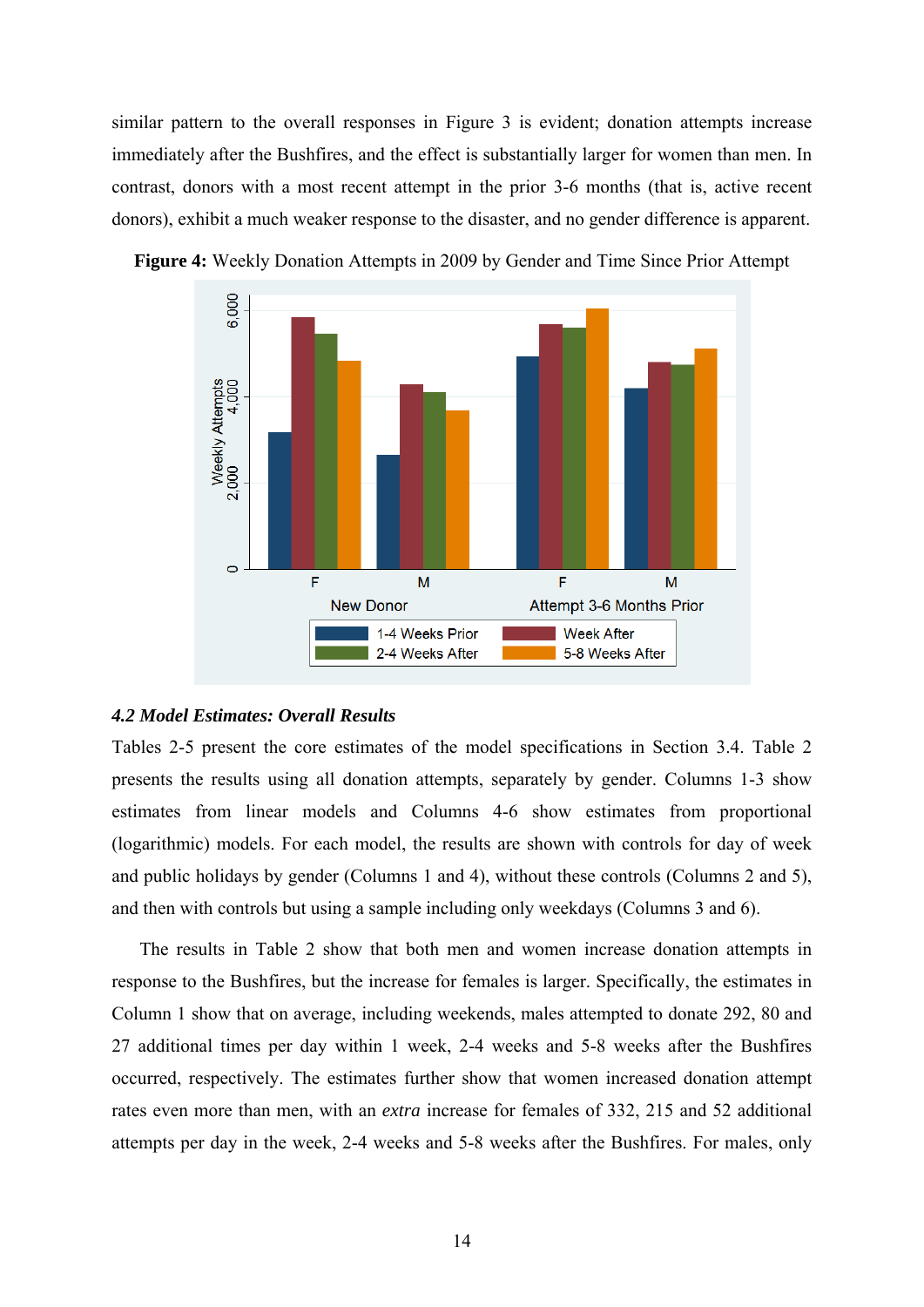the changes within 1 week and 2-4 weeks are statistically significant, while the additional female response is significant at each time window.

Estimating the model without controls (Column 2) yields very similar point estimates, largely due to the day of week composition being identical during the control and bushfire periods. Without controls, the estimated bushfire effects are again large and positive, but are largely rendered statistically insignificant as removing the controls reduces precision and yields large standard errors.<sup>27</sup> Restricting the sample to weekdays (Column 3) produces somewhat larger bushfire effects than in Column 1, an artefact of donation activity being concentrated in weekdays.

|                                       |              | <b>Linear: Attempts</b> |              |              | <b>Proportional: Ln Attempts</b> |              |
|---------------------------------------|--------------|-------------------------|--------------|--------------|----------------------------------|--------------|
| Sample                                | All days     | All days                | Weekdays     | All days     | All days                         | Weekdays     |
|                                       |              |                         |              |              |                                  |              |
| <b>Male Bushfire Effects</b>          |              |                         |              |              |                                  |              |
| BF Year*                              | 291.59***    | 291.59                  | 333.55***    | $0.544*$     | 0.544                            | $0.228**$    |
| 1 <sup>st</sup> Week After            | (70.82)      | (310.91)                | (53.07)      | (0.290)      | (0.739)                          | (0.100)      |
| BF Year*                              | $80.47**$    | 80.47                   | $121.82***$  | $-0.018$     | $-0.018$                         | 0.080        |
| 2-4 Weeks After                       | (35.00)      | (192.23)                | (33.31)      | (0.182)      | (0.512)                          | (0.088)      |
| BF Year*                              | 26.50        | 76.50                   | 34.88        | 0.056        | 0.252                            | 0.108        |
| 5-8 Weeks After                       | (32.97)      | (171.55)                | (36.56)      | (0.212)      | (0.515)                          | (0.106)      |
|                                       |              |                         |              |              |                                  |              |
| <b>Female Excess Bushfire Effects</b> |              |                         |              |              |                                  |              |
| BF Year * Female *                    | 331.79***    | 331.79***               | 458.08***    | $0.216***$   | $0.216**$                        | $0.216***$   |
| 1 <sup>st</sup> Week After            | (72.27)      | (110.94)                | (40.20)      | (0.069)      | (0.099)                          | (0.022)      |
| BF Year * Female *                    | 214.50***    | 214.50***               | 293.88***    | $0.240***$   | $0.240***$                       | $0.177***$   |
| 2-4 Weeks After                       | (34.93)      | (56.25)                 | (34.72)      | (0.059)      | (0.074)                          | (0.024)      |
| BF Year * Female *                    | 52.49***     | $60.50*$                | 66.55***     | $0.110**$    | $0.113**$                        | $0.048**$    |
| 5-8 Weeks After                       | (19.26)      | (36.32)                 | (24.81)      | (0.046)      | (0.054)                          | (0.020)      |
|                                       |              |                         |              |              |                                  |              |
| Constant                              | 902.11***    | 657.75***               | 854.57***    | $6.736***$   | $5.717***$                       | $6.967***$   |
|                                       | (24.99)      | (72.66)                 | (24.20)      | (0.158)      | (0.276)                          | (0.120)      |
|                                       |              |                         |              |              |                                  |              |
| R-Squared                             | 0.958<br>504 | 0.079<br>504            | 0.922<br>360 | 0.831<br>504 | 0.030<br>504                     | 0.805<br>360 |
| N (days by gender)                    |              |                         |              |              |                                  |              |
| Dummy Variables:                      |              |                         |              |              |                                  |              |
| Year                                  | <b>YES</b>   | <b>YES</b>              | YES          | <b>YES</b>   | <b>YES</b>                       | <b>YES</b>   |
| Date Window                           | <b>YES</b>   | <b>YES</b>              | <b>YES</b>   | <b>YES</b>   | <b>YES</b>                       | <b>YES</b>   |
| Day of Week                           | <b>YES</b>   | N <sub>O</sub>          | <b>YES</b>   | <b>YES</b>   | N <sub>O</sub>                   | <b>YES</b>   |
| Public Holiday                        | <b>YES</b>   | N <sub>O</sub>          | <b>YES</b>   | <b>YES</b>   | N <sub>O</sub>                   | <b>YES</b>   |
| Interactions by Gender                | <b>YES</b>   | <b>YES</b>              | <b>YES</b>   | <b>YES</b>   | <b>YES</b>                       | <b>YES</b>   |

**Table 2:** Daily Donation Attempts - All Donors

Robust standard errors clustered by date in parentheses. Significance levels: \*\*\*  $p < .01$ ; \*\*  $p < .05$ , \*  $p < .10$ 

1

<sup>27</sup> Weekends have far fewer daily attempts than weekdays. This weekly pattern provides the majority of variation in the data; the total number of donors on a given day is predictable even if the identity of donors is mostly not. Indeed,  $R^2$  coefficients are 0.8-0.9 in models with these controls and below 0.1 in those without.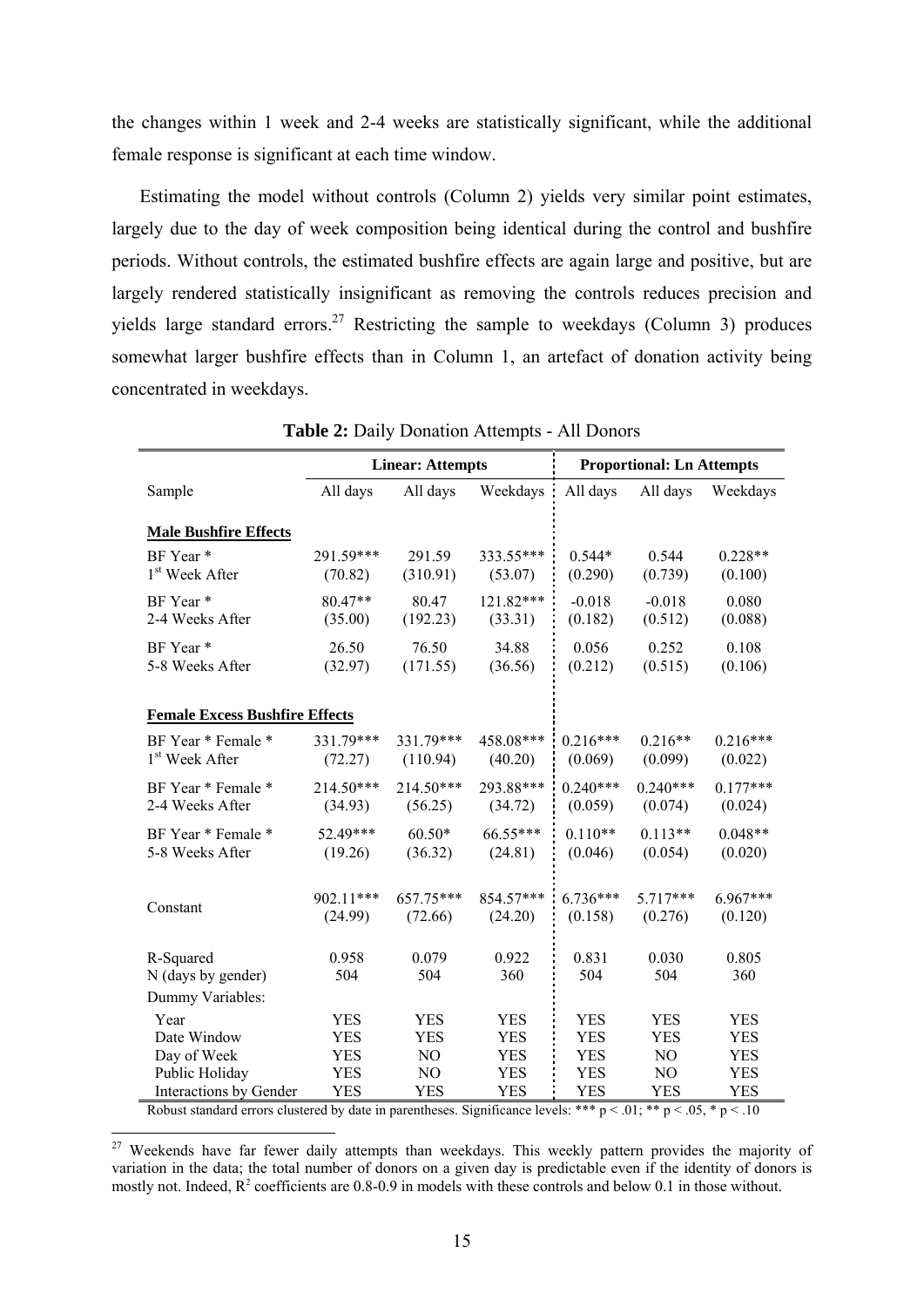The results for the proportional effects models in Columns 4-6 also show greater responsiveness by females to the bushfire, with the estimates for the additional female response being significantly positive in each specification; Column 4 indicates that female attempts increased 22, 24 and 11 log points more than male attempts increased 1, 2-4 and 5-8 weeks after the bushfires. Otherwise, the proportional models exhibit a similar pattern to the linear models, except that the male response is only significant for 1 week after the bushfire.

#### *4.3 Model Estimates: Results by Latent Altruism*

To examine whether groups with lower latent levels of altruism (1) have a greater proportional response to the Bushfires and (2) whether this response is greater for females than males, Tables 3-5 present estimates disaggregating donors into *ex ante* specified categories defined by different levels of proxies for latent blood donation propensity. Table 3 groups donation attempts by the length of time since the donor last made an attempt, Table 4 groups attempts by the donor's prior number of lifetime attempts, and Table 5 groups attempts by the donor's number of attempts in the previous rolling year (i.e. from the same date in the previous year) for donors who had made their first ever donation attempt at least a year earlier. While these criteria are imperfect proxies for latent altruism, in each case there is a monotonic association between attempted donation intensity and the typical level of latent altruism at the group level, such that the groups with less recent previous attempts, fewer lifetime prior attempts, and fewer attempts in the prior year, are hypothesised to have greater proportional response and additional female proportional response to the bushfire. For consistency with the theoretical prediction of proportional effects, the logarithmic specification is used henceforth.

Tables 3-5 examine the bushfire effects on donations using a sample consisting of weekdays only. Weekends typically have comparatively small numbers of donations, and thus small random absolute changes produce substantial proportional volatility. Table 2 shows that inclusion of weekends in the sample increases coefficient standard errors markedly (comparing Columns 4 and 6) despite the larger sample size (504 versus 360 days), thus potentially obscuring the true phenomena. *A priori*, excluding weekends is unlikely to distort any true proportional effects of the bushfire upon donations for two reasons. First, during the pertinent 36 week sample, weekends constitute only 3.3% (3.0%) of donation attempts in non-bushfire (bushfire) periods. Hence any substantial proportional effects on donation attempts observed on weekdays cannot possibly be offset by the changes on weekends. Second, for weekend exclusion to meaningfully distort the results would require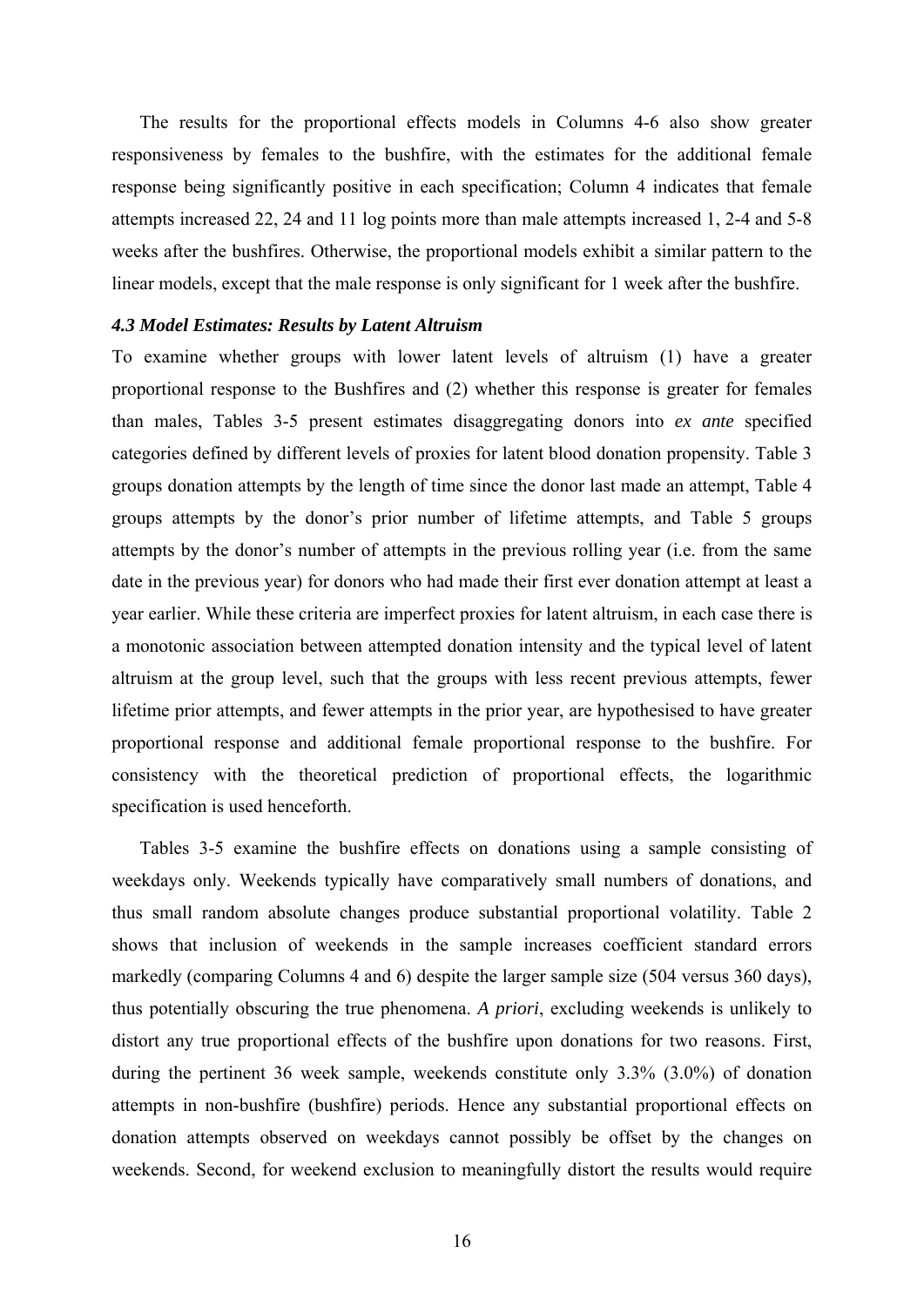not only that substitution between donating on weekdays and weekends increased during the bushfire period, but also markedly differentially by gender, with females (relative to males) substituting from donating on weekends to weekdays. This occurrence seems very implausible, and indeed the results on the full sample (see Online Appendix A1) are generally consistent with those in Tables 3-5 once accounting for reduced precision of the estimates.

Table 3 presents the results grouping donation attempts by the time since the donor last donated. Column 1 shows the results for new donors (shown in Figure 4) who had never previously attempted to donate and Column 2 shows the results for donors who had not attempted to donate for at least two years. The results for these two groups are particularly pertinent since it is particularly implausible that the Blood Service manufactured a gender effect through policy choice by disproportionately soliciting females in either group in response to the Bushfires. This is implausible since the Blood Service deems donors who have not donated for at least two years as 'long-lapsed' and ceases to send them any normal marketing materials or any other normal communications. Columns 3, 4 and 5 include donors whose last attempt was 1 to 2 years ago, 6 to 12 months ago, and 3 to 6 months ago, respectively; thus Table 3 shows increasingly more recent (thus, more altruistic) donors moving from left to right.

The estimates in Column 1 show that the average effect of the disaster on the number of new donors is large for both genders (29-74 log points, or 34-109% for males) and significantly larger for women than men, with female increases of 14-33 log points (15-39%) larger magnitude than males, during all three time periods following the disaster. Column 2 shows similar results for long-lapsed donors; the increase in the number of returning longlapsed female donors in the first four weeks after the bushfires is 25-33 log points (28-40%) larger than the increase for males, which is itself 52-82 log points (67-128%) greater than the control period rate. However, as conjectured, as donors with more recent last attempts (i.e. higher intensity) are considered, the bushfire effects diminish. Among somewhat more recent donors whose last attempt was one to two years earlier (Column 3), females only donate significantly more than men for the period 2-4 weeks after the Bushfires, with smaller point estimates for each gender. For the donors who last donated 3 to 6 months prior to the Bushfires (Column 5), the only significant positive effect is the female response for the week immediately after the Bushfires, and at 13 log points (14%) the proportional effect is relatively small. Other point estimates are small and generally indistinguishable from zero.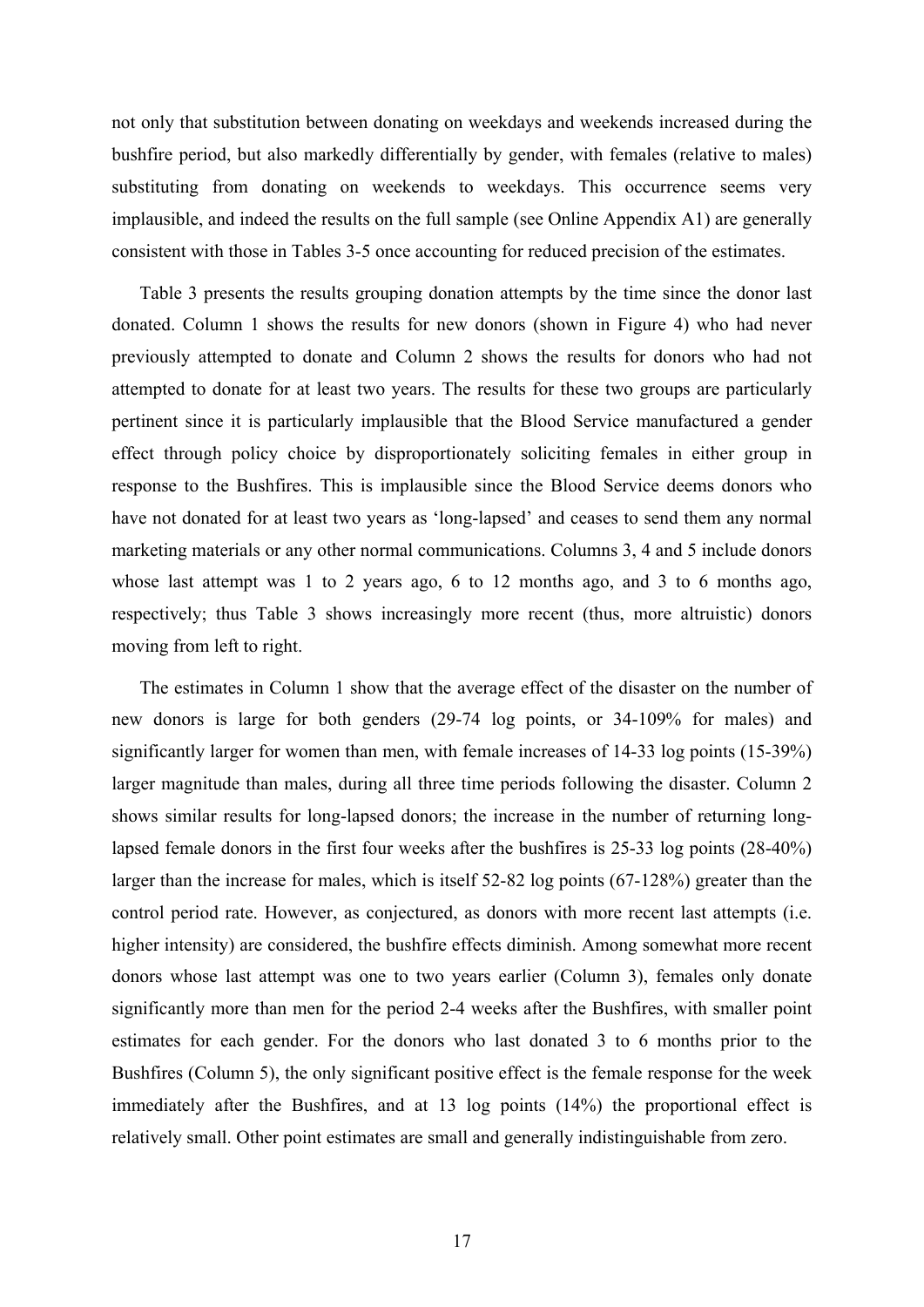|                                       |                  | <b>Time Since Last Attempt</b> |            |             |            |  |  |  |
|---------------------------------------|------------------|--------------------------------|------------|-------------|------------|--|--|--|
|                                       | <b>New Donor</b> | $2 + Years$                    | 1-2 Years  | 6-12 Months | 3-6 Months |  |  |  |
| <b>Male Bushfire Effects</b>          |                  |                                |            |             |            |  |  |  |
| BF Year*                              | $0.739***$       | $0.822***$                     | $0.488***$ | $0.180**$   | $-0.029$   |  |  |  |
| 1 <sup>st</sup> Week After            | (0.110)          | (0.093)                        | (0.103)    | (0.071)     | (0.074)    |  |  |  |
| BF Year <sup>*</sup>                  | $0.446***$       | $0.515***$                     | 0.027      | 0.002       | $-0.126*$  |  |  |  |
| 2-4 Weeks After                       | (0.103)          | (0.083)                        | (0.077)    | (0.072)     | (0.066)    |  |  |  |
| BF Year*                              | $0.293***$       | $0.211***$                     | 0.017      | $-0.026$    | $-0.005$   |  |  |  |
| 5-8 Weeks After                       | (0.110)          | (0.079)                        | (0.083)    | (0.082)     | (0.084)    |  |  |  |
| <b>Female Excess Bushfire Effects</b> |                  |                                |            |             |            |  |  |  |
| BF Year * Female *                    | $0.328***$       | $0.334***$                     | 0.115      | $0.241***$  | $0.131**$  |  |  |  |
| 1 <sup>st</sup> Week After            | (0.053)          | (0.124)                        | (0.105)    | (0.068)     | (0.051)    |  |  |  |
| BF Year * Female *                    | $0.332***$       | $0.248***$                     | $0.227***$ | $0.098*$    | 0.060      |  |  |  |
| 2-4 Weeks After                       | (0.052)          | (0.093)                        | (0.079)    | (0.057)     | (0.045)    |  |  |  |
| BF Year * Female *                    | $0.139***$       | 0.045                          | $-0.059$   | 0.053       | 0.011      |  |  |  |
| 5-8 Weeks After                       | (0.047)          | (0.085)                        | (0.068)    | (0.054)     | (0.038)    |  |  |  |
| Constant                              | $5198***$        | $3174***$                      | 3 978 ***  | $4.670***$  | 5.535***   |  |  |  |
|                                       | (0.089)          | (0.065)                        | (0.078)    | (0.075)     | (0.093)    |  |  |  |
| R Squared                             | 0.814            | 0.866                          | 0.826      | 0.846       | 0.844      |  |  |  |
| N (days by gender)                    | 360              | 360                            | 360        | 360         | 360        |  |  |  |

**Table 3:** Log Donation Attempts by Time Since Last Attempt

All regressions include dummy variables for year, date windows, days of week, public holidays and interact gender with these controls. Robust standard errors clustered by date in parentheses. Significance levels: \*\*\* p < .01; \*\* p < .05, \* p < .10

We now formally test whether the overall bushfire effect (that is, the effect for men) and the excess female effect reported in Table 3 are larger for the groups associated with lower levels of altruism than higher altruism groups. This is a test of whether the estimates across columns (i.e., groups with different levels of latent altruism) are significantly different from each other.<sup>28</sup>

Table 3a presents the critical results from these tests of whether the bushfire effect coefficients for group  $i$  exceed the respective coefficients of group  $j$ , for each of the categories of time since a donor's previous attempt, where  $j$  is the group with higher previous donation intensity. Formally, we (separately) test the hypotheses that  $\beta_{i,b} - \beta_{i,b} > 0$  and  $\beta_{i,b}^f - \beta_{j,b}^f > 0$ ,  $\forall$  {*i*, *j* > *i*}  $\in$  *G*. While this comparison could in principle be undertaken with any of the time windows in the model, for simplicity the model is reduced to have only 1-4 weeks and 5-8 weeks post-Bushfire date windows, and tests are performed on the bushfire

1

 $28$  To conduct this test, we included the data from all of the groups and estimated the model including dummy variables for each group  $G$ , as well as all of the interactions between each group and all of the other variables in the model. To test all pairwise effects, this is done  $G$  times, taking each group as the omitted dummy in turn.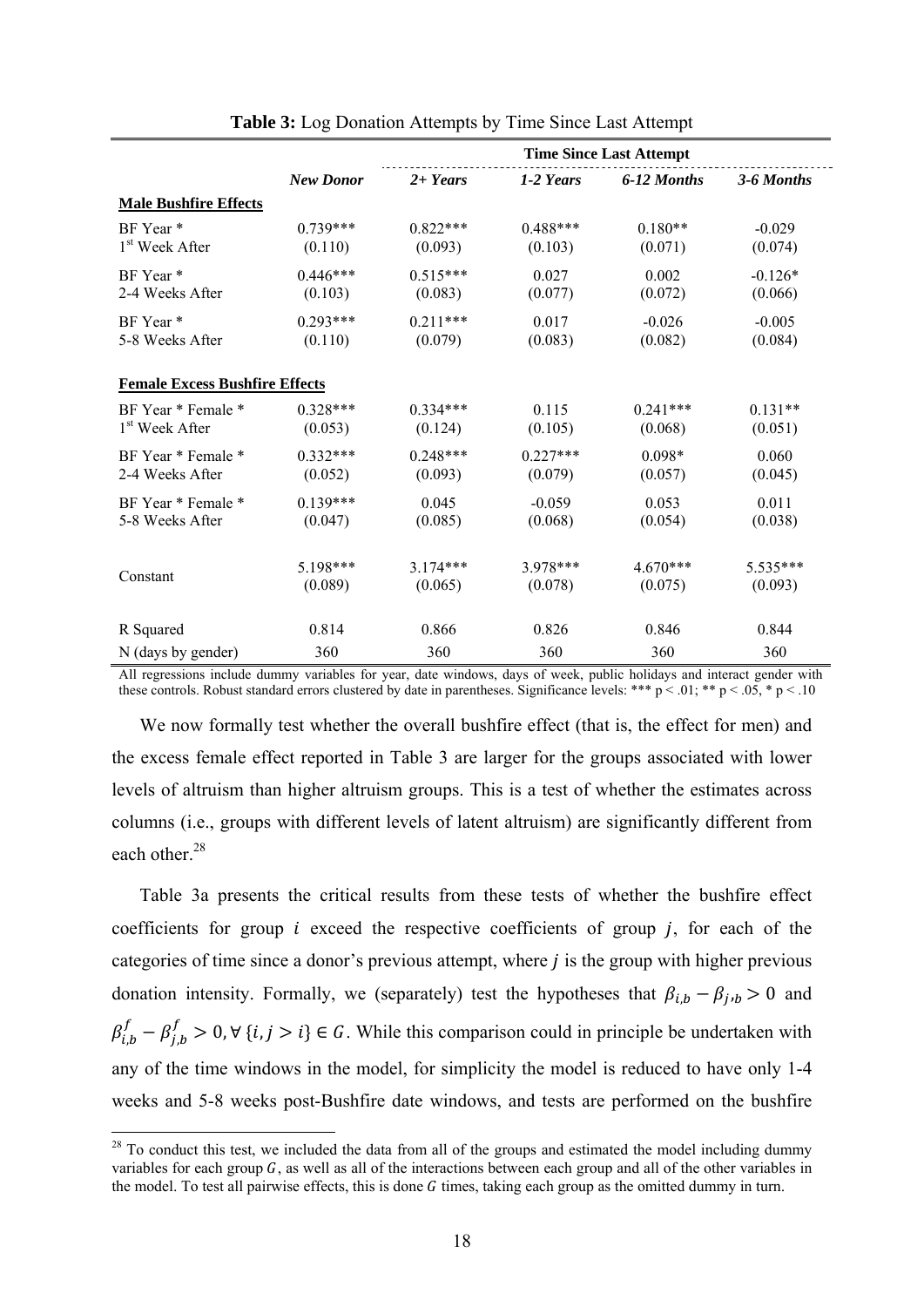effect coefficients for the 1-4 week window, since this is the time horizon where donor response is overwhelmingly concentrated.

The results in Table 3a confirm, as theoretically predicted, that the (proportional) bushfire effects on men and the excess effects on women are in general significantly larger for lower altruism groups than higher altruism groups, although for adjacent groups the differences are often not significant. For example, male donors who had either previously never donated or who had not donated in at least two years prior to the bushfire were highly significantly ( $p <$ .01) more responsive to the bushfire than male donors who had most recently donated 1-2 years, 6-12 months or 3-6 months prior to the bushfire, while the excess female response is also highly significantly ( $p < .01$ ) larger for women who had never donated before compared to women who had most recently donated 6-12 and 3-6 months prior to the bushfire.

|                  | <b>Male Bushfire Effects</b> |                  |                           |                          |                         |                  | <b>Female Excess Bushfire Effects</b> |                          |
|------------------|------------------------------|------------------|---------------------------|--------------------------|-------------------------|------------------|---------------------------------------|--------------------------|
|                  | $2+$<br>Years                | $1 - 2$<br>Years | $6 - 12$<br><b>Months</b> | $3 - 6$<br><b>Months</b> | $2^{+}$<br><b>Years</b> | $1 - 2$<br>Years | $6 - 12$<br><b>Months</b>             | $3 - 6$<br><b>Months</b> |
| <b>New Donor</b> | (0.471)                      | 0.000            | 0.000                     | 0.000                    | 0.551                   | 0.109            | 0.001                                 | 0.000                    |
| $2 + Years$      |                              | 0.000            | 0.000                     | 0.000                    |                         | 0.554            | 0.193                                 | 0.040                    |
| 1-2 Years        |                              |                  | 0.208                     | 0.003                    |                         |                  | 0.473                                 | 0.109                    |
| 6-12 Months      |                              |                  |                           | 0.008                    |                         |                  |                                       | 0.425                    |

**Table 3a:** Bushfire Effect Differences for Time Since Last Attempt Categories

Two sided p-value for test that coefficient on (male or excess female, respectively) bushfire effect for 1-4 weeks after Bushfire is greater for lower donation intensity group than higher donation intensity group. Parentheses indicate negative difference coefficient. Calculated from regression with dummies for windows of 1-4 weeks and 5-8 weeks post-Bushfire, using robust standard errors clustered by date.

Table 4 disaggregates the data by the total number of attempts someone had previously made as a different perspective on latent donation propensity. For comparison, the first column is identical to the first column in Table 3 and again shows new donors. The remaining columns show donation attempts for weekdays in the 36 week window by donors who had made one, two, three-four, five-nine and 10 or more lifetime previous donations attempts. Here, the observed changes are far less substantial than when grouping by time since the last attempt, but exhibit similar patterns. The only significant increases for males occur in the first week after the Bushfires, with bushfire effects of 24 log points (27%) for first return donors (Column 2) and 22 log points (25%) for donors with 2 prior attempts (Column 3). All other estimates for males are insignificant and close to zero. Across groups, females consistently exhibit larger proportional responses than males. The additional increase in attempts by female donors with just one past donation attempt is statistically significant at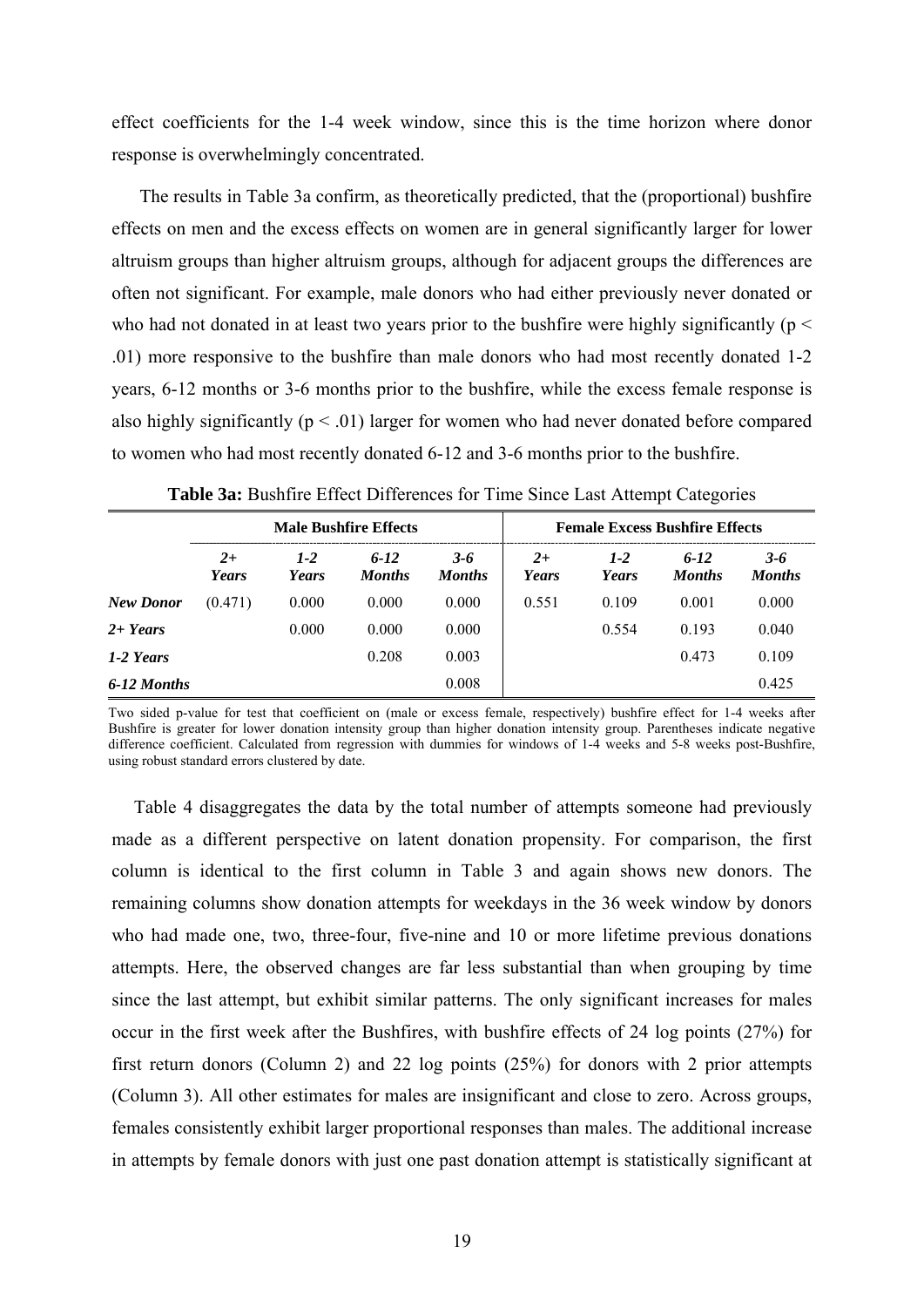15-22 log points (16-24%) in the first four weeks after the Bushfires. Further, significant additional increases in either or both of the first week and 2-4 weeks after the Bushfires are observed for female donors with two to nine previous attempts (Columns 3-5). Again, consistent with the theoretical conjecture, both the magnitude and statistical significance of changes diminish as the number of prior attempts for a donor increases, and the additional female effects for donors with at least 10 prior attempts are small and insignificant.<sup>29</sup>

|                                       | <b>Lifetime Previous Attempts</b> |            |            |              |              |                |  |
|---------------------------------------|-----------------------------------|------------|------------|--------------|--------------|----------------|--|
|                                       | <b>New Donor</b>                  | 1 Attempt  | 2 Attempts | 3-4 Attempts | 5-9 Attempts | $10+At$ tempts |  |
| <b>Male Bushfire Effects</b>          |                                   |            |            |              |              |                |  |
| BF Year <sup>*</sup>                  | $0.739***$                        | $0.238***$ | $0.222***$ | 0.097        | $-0.016$     | $-0.038$       |  |
| 1 <sup>st</sup> Week After            | (0.110)                           | (0.076)    | (0.084)    | (0.066)      | (0.065)      | (0.068)        |  |
| BF Year*                              | $0.446***$                        | $-0.019$   | 0.047      | $-0.069$     | $-0.051$     | $-0.035$       |  |
| 2-4 Weeks After                       | (0.103)                           | (0.068)    | (0.058)    | (0.055)      | (0.062)      | (0.055)        |  |
| BF Year*                              | $0.293***$                        | 0.037      | 0.084      | $-0.021$     | $-0.016$     | $-0.011$       |  |
| 5-8 Weeks After                       | (0.110)                           | (0.082)    | (0.078)    | (0.069)      | (0.075)      | (0.072)        |  |
| <b>Female Excess Bushfire Effects</b> |                                   |            |            |              |              |                |  |
| BF Year * Female *                    | $0.328***$                        | $0.149***$ | 0.102      | $0.163***$   | $0.201***$   | 0.067          |  |
| 1 <sup>st</sup> Week After            | (0.053)                           | (0.055)    | (0.064)    | (0.054)      | (0.037)      | (0.083)        |  |
| BF Year * Female *                    | $0.332***$                        | $0.215***$ | $0.121**$  | $0.113**$    | 0.048        | 0.020          |  |
| 2-4 Weeks After                       | (0.052)                           | (0.055)    | (0.061)    | /(0.046)     | (0.041)      | (0.049)        |  |
| BF Year * Female *                    | $0.139***$                        | 0.031      | 0.041      | 0.013        | $-0.001$     | $-0.084$       |  |
| 5-8 Weeks After                       | (0.047)                           | (0.050)    | (0.059)    | (0.048)      | (0.037)      | (0.054)        |  |
| Constant                              | 5.198***                          | 4 968***   | 4.763***   | $5.136***$   | $5.441***$   | 4.946***       |  |
|                                       | (0.089)                           | (0.073)    | (0.076)    | (0.072)      | (0.079)      | (0.086)        |  |
| R Squared                             | 0.814                             | 0.838      | 0.865      | 0.884        | 0.875        | 0.926          |  |
| N (days by gender)                    | 360                               | 360        | 360        | 360          | 360          | 360            |  |

**Table 4:** Log Donation Attempts by Number of Lifetime Previous Attempts

All regressions include dummy variables for year, date windows, days of week, public holidays and gender interacted with these controls. Robust standard errors clustered by date in parentheses. Significance levels: \*\*\* p < .01; \*\* p < .05, \* p < .10

Table 4a, similar to Table 3a, reports p-values for tests of whether the bushfire effects are larger on groups of donors with fewer previous lifetime donation attempts. These results again confirm that the bushfire effects on male and excess female donation rates are significantly larger for the lower altruism groups than the higher altruism groups, although

1

<sup>&</sup>lt;sup>29</sup> A possible concern with the results for high frequency donors is that sophisticated donors may have been aware that the Bushfire did not meaningfully increase demand for blood products, or even anticipated an oversupply. Such donors, who are more likely to be high frequency donors, could have responded to this oversupply by temporarily halting or delaying their donations, distorting results and obscuring increases in donation attempt rates by less sophisticated donors. However, in additional analysis (see Online Appendix A3) of the distribution of time between donor attempts, no evidence of economically significant crowding out of sophisticated donors in response to the Bushfires was found.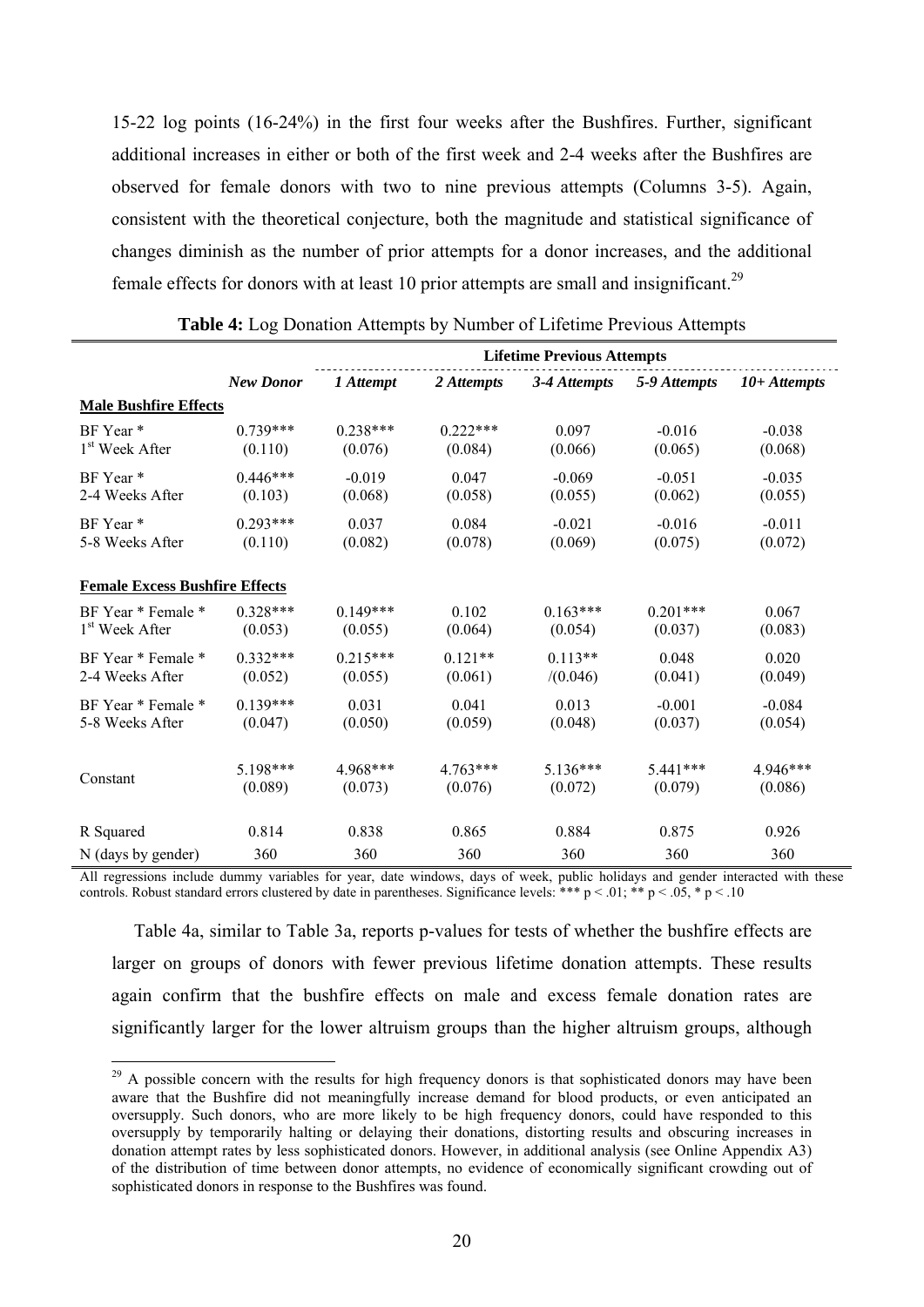there are no significant overall differences within the subgroups with 3 or more lifetime prior attempts.

|                  | <b>Male Bushfire Effects</b> |         |         |         |         | <b>Female Excess Bushfire Effects</b> |       |         |         |       |
|------------------|------------------------------|---------|---------|---------|---------|---------------------------------------|-------|---------|---------|-------|
|                  |                              | 2       | $3 - 4$ | $5 - 9$ | $10+$   |                                       | 2     | $3 - 4$ | $5 - 9$ | $10+$ |
| <b>New Donor</b> | 0.000                        | 0.000   | 0.000   | 0.000   | 0.000   | 0.033                                 | 0.004 | 0.000   | 0.000   | 0.000 |
| 1 Attempt        |                              | (0.463) | 0.166   | 0.082   | 0.179   |                                       | 0.242 | 0.249   | 0.079   | 0.027 |
| 2 Attempts       |                              |         | 0.042   | 0.020   | 0.019   |                                       |       | (0.894) | 0.685   | 0.288 |
| 3-4 Attempts     |                              |         |         | 0.760   | 0.876   |                                       |       |         | 0.502   | 0.167 |
| 5-9 Attempts     |                              |         |         |         | (0.866) |                                       |       |         |         | 0.374 |

**Table 4a:** Bushfire Effect Differences for Number of Lifetime Previous Attempts Categories

Two sided p-value for test that coefficient on (male or excess female, respectively) bushfire effect for 1-4 weeks after Bushfire is greater for lower donation intensity group than higher donation intensity group. Parentheses indicate negative difference coefficient. Calculated from regression with dummies for windows of 1-4 weeks and 5-8 weeks post-Bushfire, using robust standard errors clustered by date.

As a final perspective on donors with different levels of altruism, Table 5 disaggregates the data by the number of attempts someone made in the past year conditional upon having begun donating at least a year prior and having an attempt in the past two years. The columns show results for donors who had made zero (but by definition, not new donors), one, two, and three or more donations in the past year prior to the attempt during our sample period. For donors with no attempts in the previous year (which by construction does not include longlapsed donors), an increase for males, and an additional increase for females, are observed, although not at all date windows. However, for donors with one attempt in the prior year, the only significant result is a positive change of 28 log points (33%) for females compared to males in the first week after the bushfire. There are no positive significant effects for males or additional effects for females for donors with two or more donations in the prior year. As larger changes are again found for less intense donors, this is again consistent with the conjecture, but also suggests that the criterion of attempts in the prior year is less successful at identifying donors of different latent donation propensities.

Table 5a provides the formal tests of whether the bushfire effect coefficients for both males, and females in excess of males, are greater in donors with fewer donations in the past year. It shows that donors with no attempts in the previous year (but an attempt within two years previous) respond significantly more than those with at least one donation in the past year, but there are few significant differences among donors with 1, 2 or 3+ attempts within the past year.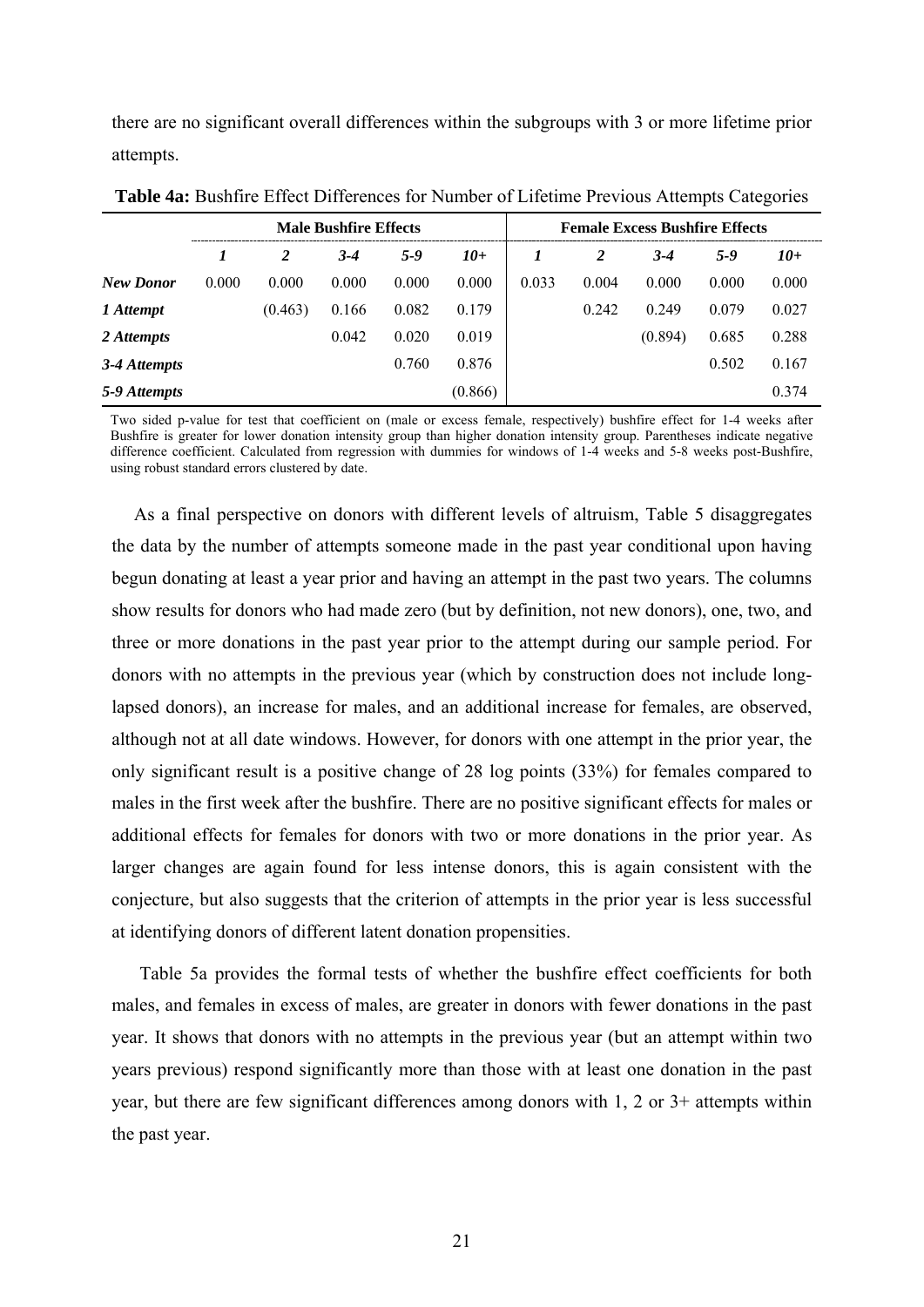|                                       | <b>Number of Donation Attempts in Past Year</b> |            |            |               |  |  |  |  |
|---------------------------------------|-------------------------------------------------|------------|------------|---------------|--|--|--|--|
|                                       | 0 Attempts                                      | 1 Attempt  | 2 Attempts | $3+At$ tempts |  |  |  |  |
| <b>Male Bushfire Effects</b>          |                                                 |            |            |               |  |  |  |  |
| BF Year*                              | $0.495***$                                      | 0.103      | 0.010      | $-0.092$      |  |  |  |  |
| 1 <sup>st</sup> Week After            | (0.103)                                         | (0.074)    | (0.077)    | (0.062)       |  |  |  |  |
| BF Year <sup>*</sup>                  | 0.036                                           | $-0.061$   | $-0.031$   | $-0.073$      |  |  |  |  |
| 2-4 Weeks After                       | (0.077)                                         | (0.071)    | (0.055)    | (0.057)       |  |  |  |  |
| BF Year <sup>*</sup>                  | 0.023                                           | $-0.111$   | 0.002      | $-0.031$      |  |  |  |  |
| 5-8 Weeks After                       | (0.082)                                         | (0.080)    | (0.070)    | (0.075)       |  |  |  |  |
| <b>Female Excess Bushfire Effects</b> |                                                 |            |            |               |  |  |  |  |
| BF Year * Female *                    | 0.110                                           | $0.284***$ | 0.086      | 0.042         |  |  |  |  |
| 1 <sup>st</sup> Week After            | (0.105)                                         | (0.070)    | (0.071)    | (0.043)       |  |  |  |  |
| BF Year * Female *                    | $0.216***$                                      | 0.077      | 0.039      | $-0.017$      |  |  |  |  |
| 2-4 Weeks After                       | (0.079)                                         | (0.066)    | (0.047)    | (0.041)       |  |  |  |  |
| BF Year * Female *                    | $-0.064$                                        | 0.025      | 0.014      | $-0.101***$   |  |  |  |  |
| 5-8 Weeks After                       | (0.068)                                         | (0.063)    | (0.052)    | (0.039)       |  |  |  |  |
| Constant                              | $3977***$                                       | $4.554***$ | $4.678***$ | 5.581***      |  |  |  |  |
|                                       | (0.078)                                         | (0.070)    | (0.076)    | (0.084)       |  |  |  |  |
| R Squared                             | 0.826                                           | 0.872      | 0.879      | 0.915         |  |  |  |  |
| N (days by gender)                    | 360                                             | 360        | 360        | 360           |  |  |  |  |

**Table 5:** Log Donation Attempts by Number of Donation Attempts in Past Year

Conditional on beginning to donate more than one year ago, and having attempt within past two years. All regressions include dummy variables for year, date windows, days of week, public holidays and gender by these controls. Robust standard errors clustered by date in parentheses. Significance levels: \*\*\*  $p < .01$ ; \*\*  $p < .05$ , \*  $p < .10$ .

|  |  | Table 5a: Bushfire Effect Differences for Donation Attempts in Past Year Categories |
|--|--|-------------------------------------------------------------------------------------|
|  |  |                                                                                     |

|                    |           | <b>Male Bushfire Effects</b> |              | <b>Female Excess Bushfire Effects</b> |           |              |  |
|--------------------|-----------|------------------------------|--------------|---------------------------------------|-----------|--------------|--|
|                    | 1 in Year | 2 in Year                    | $3+$ in Year | 1 in Year                             | 2 in Year | $3+$ in Year |  |
| 0 Attempts in Year | 0.025     | 0.020                        | 0.003        | 0.541                                 | 0.064     | 0.020        |  |
| 1 Attempt in Year  |           | 0.994                        | 0.323        |                                       | 0.308     | 0.067        |  |
| 2 Attempts in Year |           |                              | 0 2 2 1      |                                       |           | 0.372        |  |

Two sided p-value for test that coefficient on (male or excess female, respectively) bushfire effect for 1-4 weeks after Bushfire is greater for lower donation intensity group than higher donation intensity group. Parentheses indicate negative difference coefficient. Calculated from regression with dummies for windows of 1-4 weeks and 5-8 weeks post-Bushfire, using robust standard errors clustered by date.

# *4.4 Discussion*

Across the three proxies for latent altruism, the observed changes in donation behaviour following the Bushfires match the key stylised predictions of the theoretical model presented in Section 2 of differential variance in latent altruism by gender. First, the increase in donation attempts caused by the Bushfires was larger in proportional terms among donor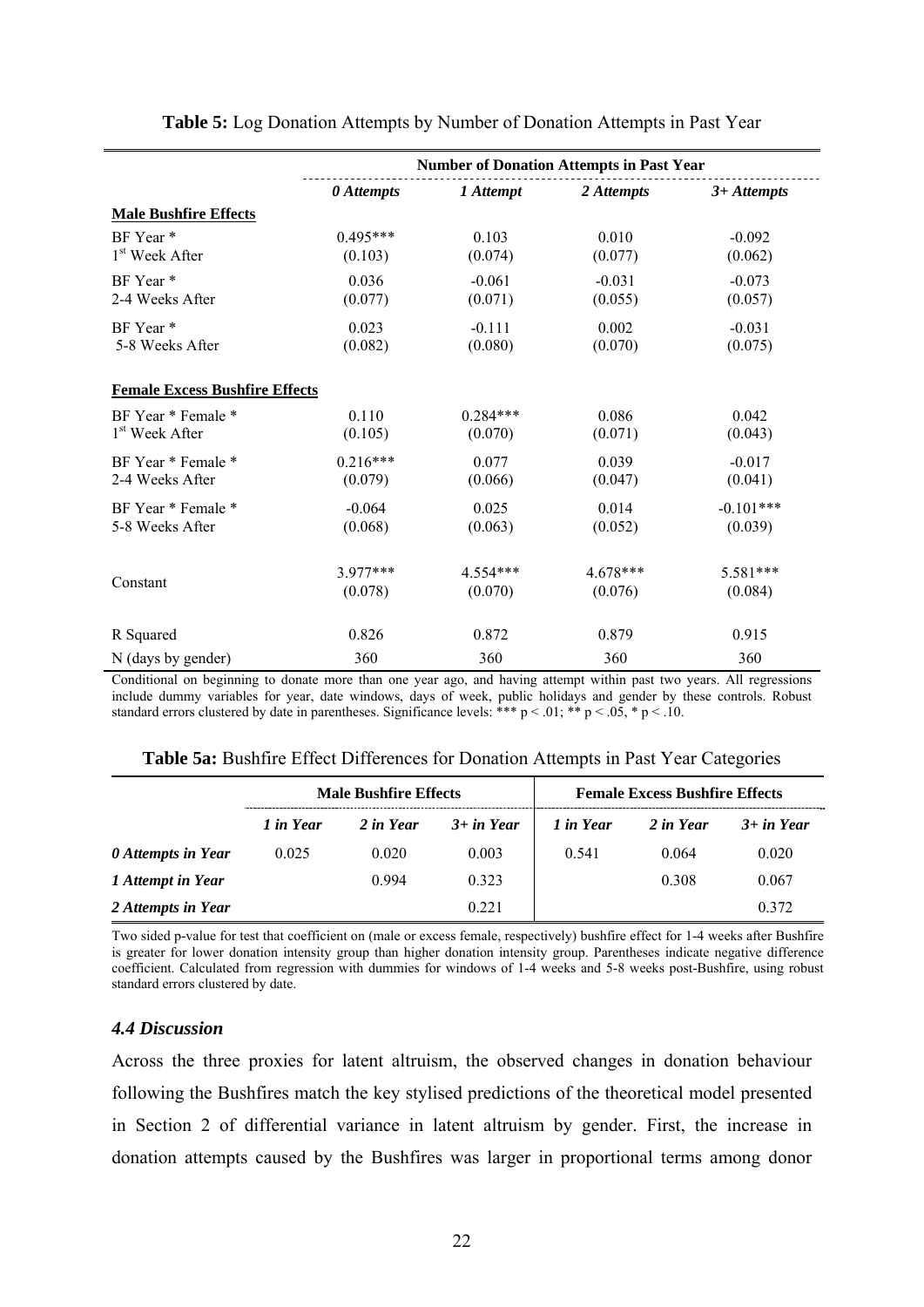groups with lower levels of donation intensity, and thus implicitly lower latent altruism. This is consistent with the idiosyncratic donation propensity shock  $\varepsilon_{it}$  having an increasing hazard rate, and thus provides further credence for this theoretical assumption. Second, the proportional increase in donation attempts by donors within each group is typically larger for females than males; the excess female response coefficients are overwhelmingly positive even if they are not always statistically significant. Finally, consistent with our theoretical conjecture, the magnitude of excess female response is greatest amongst groups with lower latent altruism, and in general falls as the intensity of donors' previous donation history and donation recency increases. Accordingly, these results provide evidence that is consistent with the hypothesis that women have a narrower and more peaked latent distribution of altruism than men.<sup>30</sup> A natural caveat to this is that these observations are restricted to the behaviour of actual donors, who are predominantly located in the right tail of the altruism distribution. Hence while the observed results are suggestive, they are not sufficient alone to conclude that differences in the altruism by gender hold across the full support of the distribution.

# **5. Summary**

1

This paper finds that both males and females respond to a natural disaster by increasing their donation attempt rates, and that the proportional increase is larger among females. Moreover, it finds that both the proportional change in donation attempts for both genders, and the magnitude of the gender difference, are larger for categories of donors who were *ex ante* categorized based on past donation behaviour as having lower latent altruism. Together, these facts are consistent with the hypothesis that women have a narrower and more peaked latent distribution of altruism. We observed that a donor's time since last donation attempt and number of prior donation attempts are useful proxies of latent altruism, allowing both of these predicted phenomena to be identified. In particular, the time since a donor's last attempt proved a particularly sharp distinguishing measure, perhaps since latent altruism may drift over time. For instance, someone who has donated only once, but in the past few months, may presently have higher latent altruism than someone who has donated many times, but not in the past two years.

<sup>&</sup>lt;sup>30</sup> Other events that shock donation propensity, such as the September 11 terrorist attacks and the Bali Bombings, yield changes in blood donation rates that are consistent with these Bushfire results, and thus further supports this theory. While our data from Australia blood donors around the dates of these events is much more limited, on both occasions donation rates jump sharply, and increase by a larger amount for new donors compared to existing donors. Further, the proportional female changes are greater than changes for males, and the excess female response is greater among more marginal donors (new donors). Results are omitted here but are available online, see Online Appendix A5 and Online Appendix A6 for details.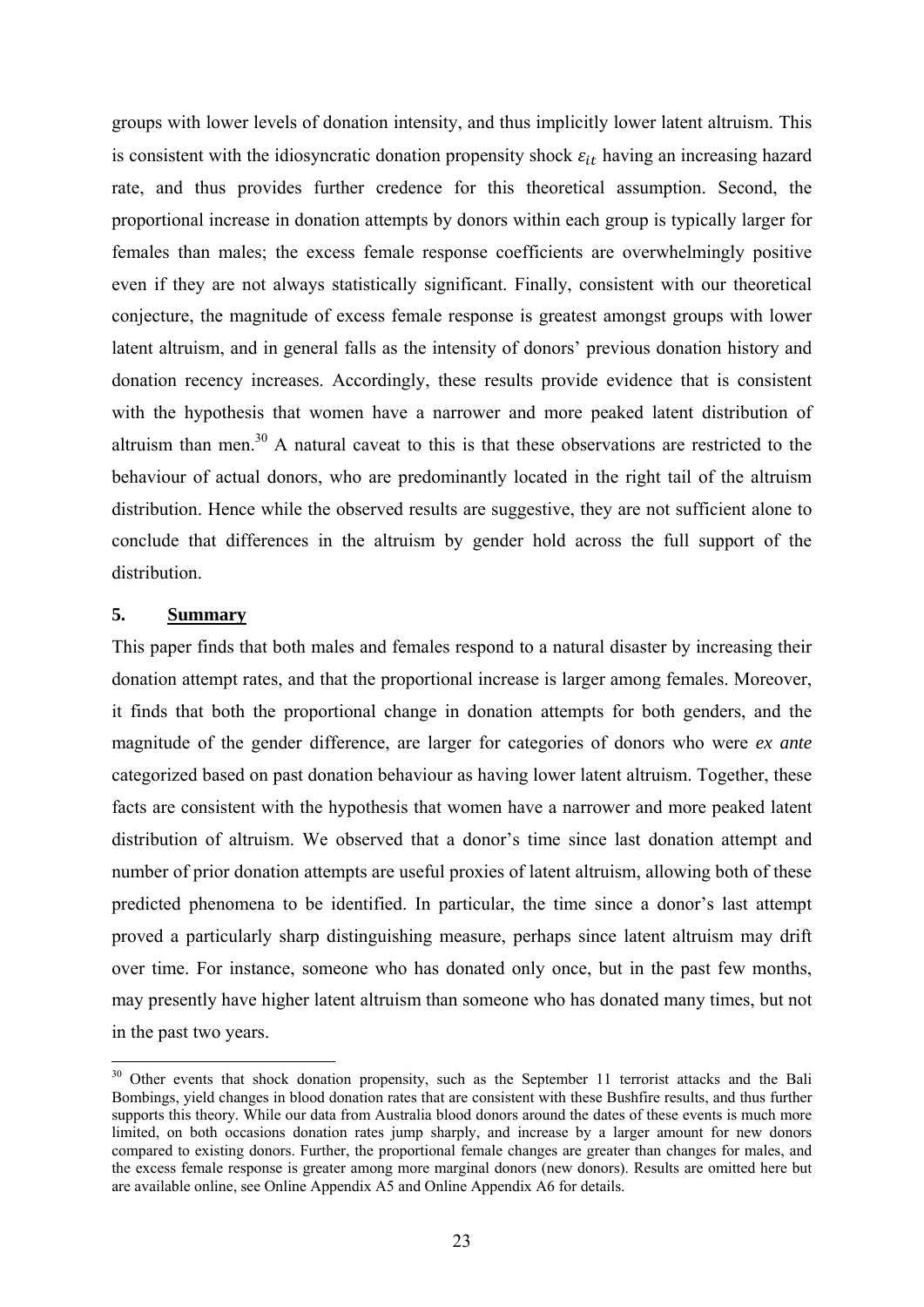Our results suggest several fruitful directions for further understanding gender differences in altruism. First, while our results extend the conclusions drawn from DellaVigna et al. (2013) to a novel context and to a shock to the benefits of volunteering, and establish effects at different margins in the altruism distribution, more contexts and different cultural populations would further enlighten the robustness of the results. Second, further development in theory to tie the growing empirical evidence to evolutionary, sociological or psychological theories of gender differences in altruism could sharpen the current predictions.

The gender differences in the latent distribution for altruism suggest that policy-makers and charitable organizations may want to explore differential strategies toward fundraising and volunteer recruitment for men and women. For instance, as we find here, strategies that have a temporary increase in providing altruistic benefits will successfully attract men, but will attract even more women. Our model and results may also partially explain disparities in female and male volunteerism that could emerge from a greater responsiveness to need without any targeted attempts by organizations.

More generally, our results stress the importance of considering the margin on which treatment effects are being examined. In our context, where donors are in the far right tail of the altruism distribution, a theory of differential variance by gender leads to greater female response to shocks. This same theory also predicts that the gender differences will depend on the exact location of the marginal donor considered. This suggests the possibility that consideration of the exact point on the distribution in which treatments are examined may help to reconcile inconsistent gender difference findings across contexts.